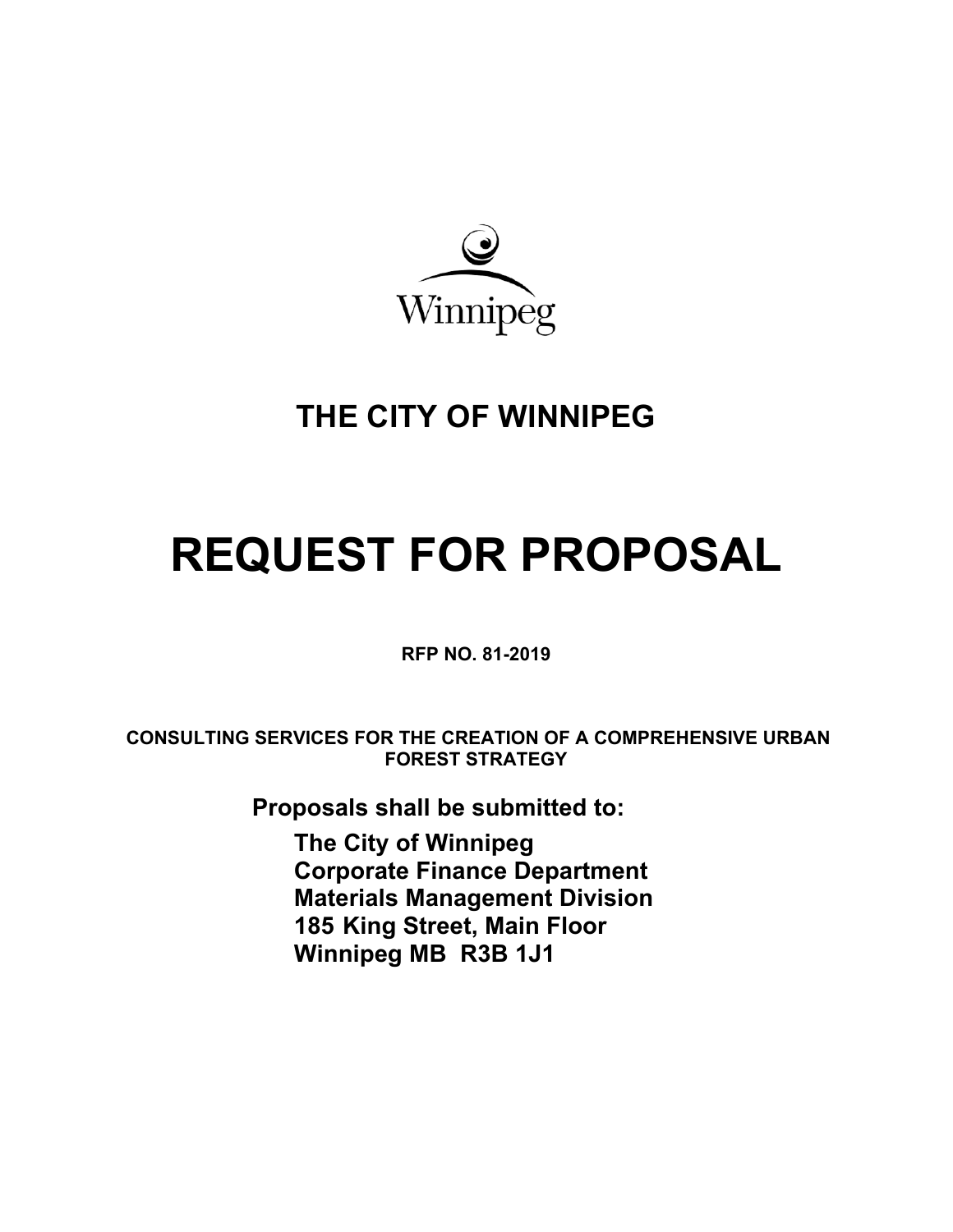# **TABLE OF CONTENTS**

#### **PART A - PROPOSAL SUBMISSION**

| Form A: Proposal<br>Form P: Person Hours                                                                                                                                                                                                                                                                                                                                                                                                                                                                                                                                                                                                                                                                                                                         | 1<br>1                                                                                                                                                |
|------------------------------------------------------------------------------------------------------------------------------------------------------------------------------------------------------------------------------------------------------------------------------------------------------------------------------------------------------------------------------------------------------------------------------------------------------------------------------------------------------------------------------------------------------------------------------------------------------------------------------------------------------------------------------------------------------------------------------------------------------------------|-------------------------------------------------------------------------------------------------------------------------------------------------------|
| <b>PART B - BIDDING PROCEDURES</b>                                                                                                                                                                                                                                                                                                                                                                                                                                                                                                                                                                                                                                                                                                                               |                                                                                                                                                       |
| <b>B1.</b> Contract Title<br><b>B2.</b> Submission Deadline<br>B3. Enquiries<br>B4. Confidentiality<br>B5. Addenda<br>B6. Proposal Submission<br>B7. Proposal (Section A)<br>B8. Fees (Section B)<br>B9. Experience of Proponent and Subconsultants (Section C)<br>B10. Experience of Key Personnel Assigned to the Project (Section D)<br>B11. Project Understanding and Methodology (Section E)<br>B12. Project Schedule (Section F)<br>B13. Disclosure<br>B14. Conflict of Interest and Good Faith<br>B <sub>15</sub> . Qualification<br>B16. Opening of Proposals and Release of Information<br>B17. Irrevocable Offer<br>B18. Withdrawal of Offers<br><b>B19.</b> Interviews<br>B20. Negotiations<br>B21. Evaluation of Proposals<br>B22. Award of Contract | 1<br>1<br>1<br>1<br>$\frac{2}{3}$<br>$\overline{\mathcal{A}}$<br>4<br>5<br>5<br>$6\phantom{1}6$<br>6<br>7<br>8<br>9<br>9<br>9<br>10<br>10<br>10<br>11 |
| <b>PART C - GENERAL CONDITIONS</b>                                                                                                                                                                                                                                                                                                                                                                                                                                                                                                                                                                                                                                                                                                                               |                                                                                                                                                       |
| C0. General Conditions                                                                                                                                                                                                                                                                                                                                                                                                                                                                                                                                                                                                                                                                                                                                           | 1                                                                                                                                                     |
| PART D - SUPPLEMENTAL CONDITIONS<br>General                                                                                                                                                                                                                                                                                                                                                                                                                                                                                                                                                                                                                                                                                                                      |                                                                                                                                                       |
| D1. General Conditions<br>D2. Project Manager<br>D3. Project Objectives<br>D4. Organizational Context<br>D5. Background & Urban Forestry Branch Overview<br>D6.<br><b>Policy Context</b><br><b>Project Stakeholders</b><br>D7.<br>D8.<br>Scope of Services<br>Definitions<br>D9.                                                                                                                                                                                                                                                                                                                                                                                                                                                                                 | 1<br>1<br>1<br>$\overline{\mathbf{c}}$<br>4<br>6<br>7<br>8<br>10                                                                                      |
| <b>Submissions</b><br>D10. Authority to Carry on Business<br>D <sub>11</sub> . Insurance                                                                                                                                                                                                                                                                                                                                                                                                                                                                                                                                                                                                                                                                         | 10<br>11                                                                                                                                              |
| <b>Schedule of Services</b><br>D <sub>12</sub> . Commencement<br>D13. Critical Stages<br>D14. Public Engagement                                                                                                                                                                                                                                                                                                                                                                                                                                                                                                                                                                                                                                                  | 12<br>12<br>12                                                                                                                                        |

#### **PART E - SECURITY CLEARANCE**

E1. Security Clearance 1 and 1 and 2 and 2 and 2 and 2 and 2 and 2 and 2 and 2 and 2 and 2 and 2 and 2 and 2 and 2 and 2 and 2 and 2 and 2 and 2 and 2 and 2 and 2 and 2 and 2 and 2 and 2 and 2 and 2 and 2 and 2 and 2 and 2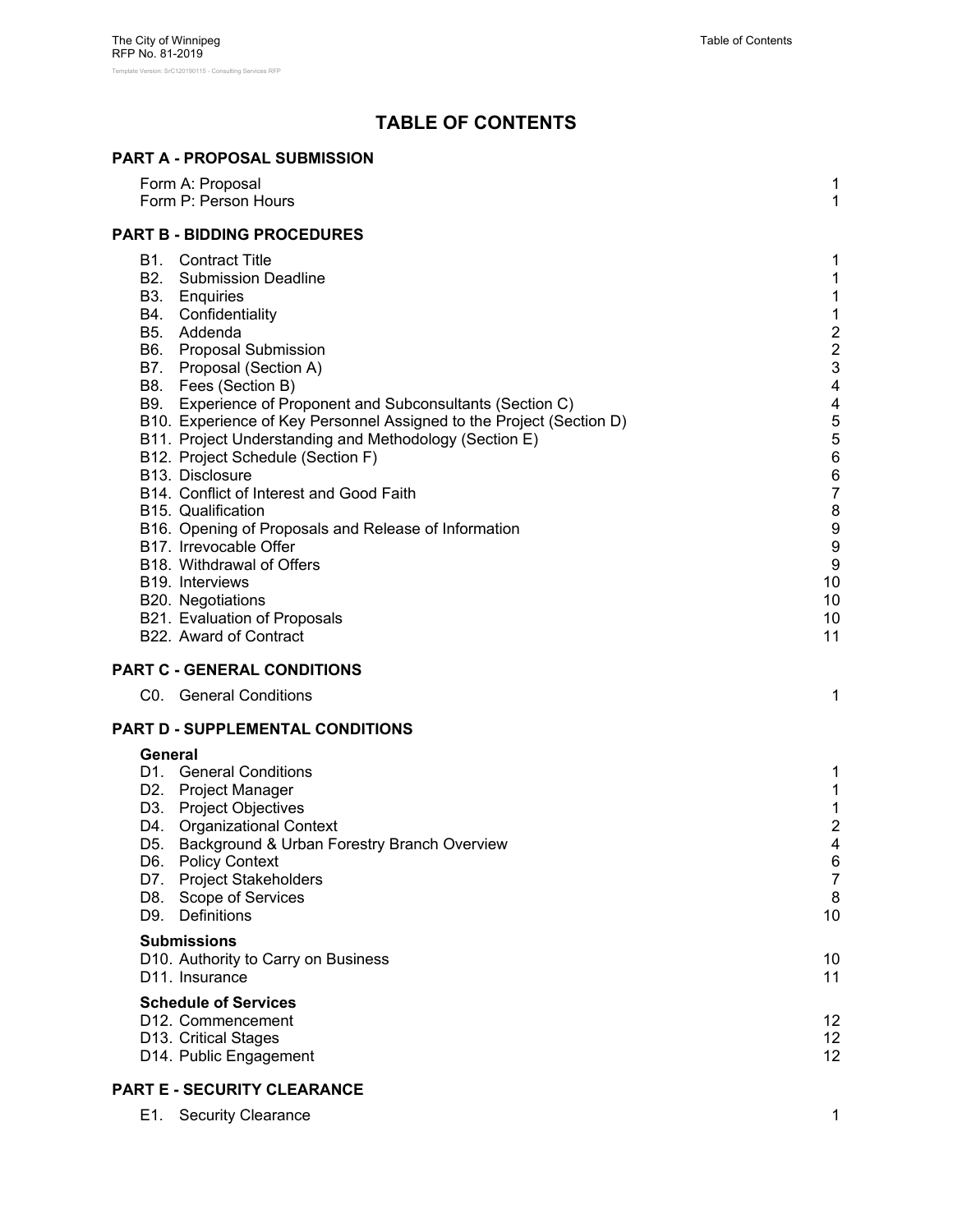### **PART B - BIDDING PROCEDURES**

#### **B1. CONTRACT TITLE**

B1.1 CONSULTING SERVICES FOR THE CREATION OF A COMPREHENSIVE URBAN FOREST **STRATEGY** 

#### **B2. SUBMISSION DEADLINE**

- B2.1 The Submission Deadline is 12:00 noon Winnipeg time, April 18, 2019.
- B2.2 Proposals determined by the Manager of Materials to have been received later than the Submission Deadline will not be accepted and will be returned upon request.
- B2.3 The Project Manager or the Manager of Materials may extend the Submission Deadline by issuing an addendum at any time prior to the time and date specified in B2.1.

#### **B3. ENQUIRIES**

- B3.1 All enquiries shall be directed to the Project Manager identified in D2.
- B3.2 If the Proponent finds errors, discrepancies or omissions in the Request for Proposal, or is unsure of the meaning or intent of any provision therein, the Proponent shall promptly notify the Project Manager of the error, discrepancy or omission at least five (5) Business Days prior to the Submission Deadline.
- B3.3 Responses to enquiries which, in the sole judgment of the Project Manager, require a correction to or a clarification of the Request for Proposal will be provided by the Project Manager to all Proponents by issuing an addendum.
- B3.4 Responses to enquiries which, in the sole judgment of the Project Manager, do not require a correction to or a clarification of the Request for Proposal will be provided by the Project Manager only to the Proponent who made the enquiry.
- B3.5 All correspondence or contact by Proponents with the City in respect of this RFP must be directly and only with the City's Project Manager. Failure to restrict correspondence and contact to the Project Manager may result in the rejection of the Proponents Proposal Submission.
- B3.6 The Proponent shall not be entitled to rely on any response or interpretation received pursuant to B3 unless that response or interpretation is provided by the Project Manager in writing.

#### **B4. CONFIDENTIALITY**

- B4.1 Information provided to a Proponent by the City or acquired by a Proponent by way of further enquiries or through investigation is confidential. Such information shall not be used or disclosed in any way without the prior written authorization of the Project Manager. The use and disclosure of the Confidential Information shall not apply to information which:
	- (a) was known to the Proponent before receipt hereof; or
	- (b) becomes publicly known other than through the Proponent; or
	- (c) is disclosed pursuant to the requirements of a governmental authority or judicial order.
- B4.2 The Proponent shall not make any statement of fact or opinion regarding any aspect of the Request for Proposals to the media or any member of the public without the prior written authorization of the Project Manager.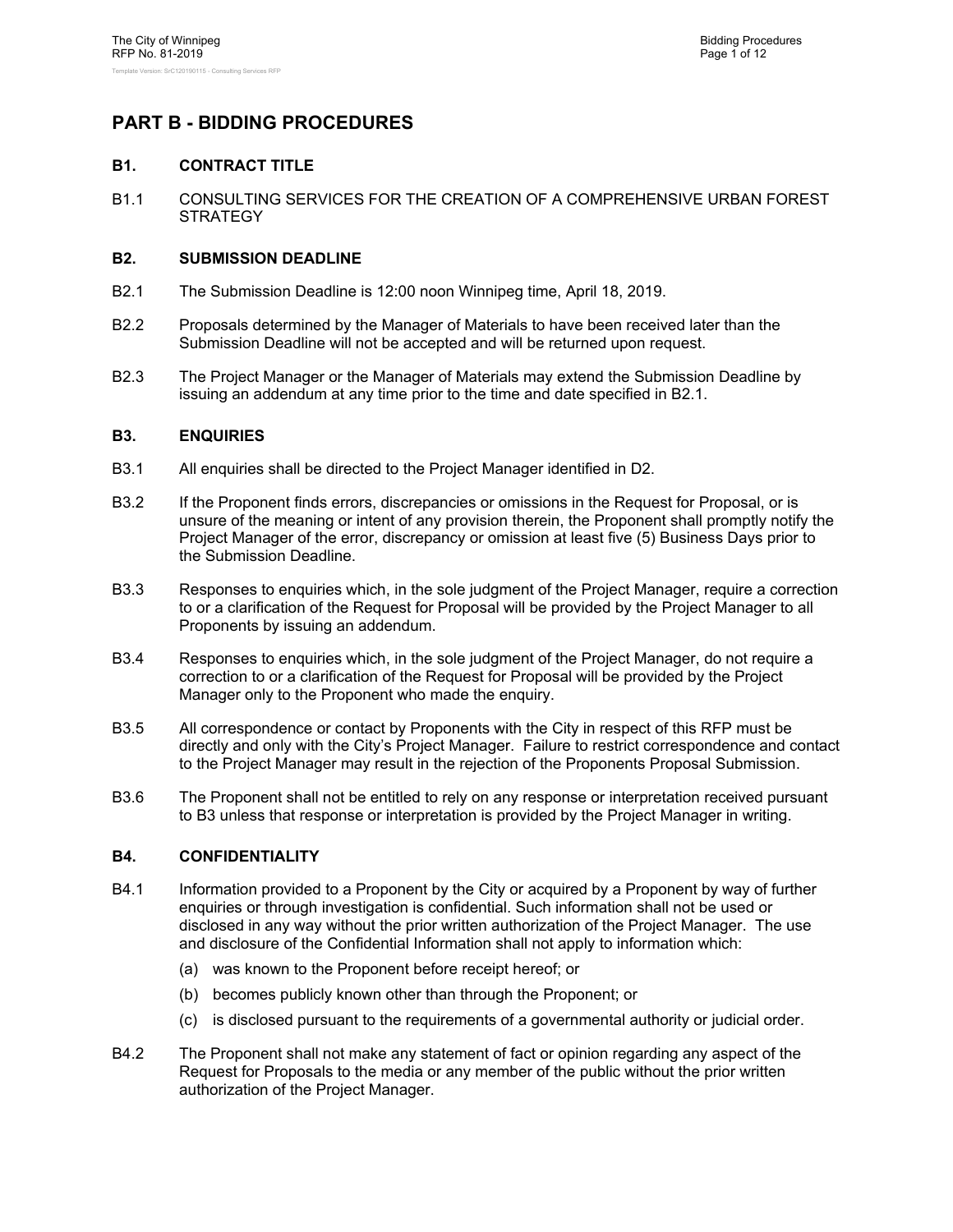#### **B5. ADDENDA**

- B5.1 The Project Manager may, at any time prior to the Submission Deadline, issue addenda correcting errors, discrepancies or omissions in the Request for Proposal, or clarifying the meaning or intent of any provision therein.
- B5.2 The Project Manager will issue each addendum at least two (2) Business Days prior to the Submission Deadline, or provide at least two (2) Business Days by extending the Submission Deadline.
- B5.3 Addenda will be available on the Bid Opportunities page at The City of Winnipeg, Corporate Finance, Materials Management Division website at http://www.winnipeg.ca/matmgt/bidopp.asp
- B5.4 The Proponent is responsible for ensuring that he/she has received all addenda and is advised to check the Materials Management Division website for addenda regularly and shortly before the Submission Deadline, as may be amended by addendum.
- B5.5 The Proponent shall acknowledge receipt of each addendum in Paragraph 9 of Form A: Proposal. Failure to acknowledge receipt of an addendum may render a Proposal nonresponsive.
- B5.6 Notwithstanding B3, enquiries related to an Addendum may be directed to the Project Manager indicated in D2.

#### **B6. PROPOSAL SUBMISSION**

- B6.1 The Proposal shall consist of the following components:
	- (a) Form A: Proposal (Section A) in accordance with B7; and
	- (b) Fees (Section B) in accordance with B8.
- B6.2 The Proposal should also consist of the following components:
	- (a) Experience of Proponent and Subconsultants (Section C) in accordance with B9;
	- (b) Experience of Key Personnel Assigned to the Project (Section D), in accordance with B10;
	- (c) Project Understanding and Methodology (Section E) in accordance with B11; and
	- (d) Project Schedule (Section F) in accordance with B12.
- B6.3 Further to B6.1 all components of the Proposal shall be fully completed or provided in the order indicated, and submitted by the Proponent no later than the Submission Deadline, with all required entries made clearly and completely, to constitute a responsive Proposal.
- B6.4 Further to B6.2, all components of the Proposal should be fully completed or provided in the order indicated, and submitted by the Proponent no later than the Submission Deadline, with all required entries made clearly and completely.
- B6.5 Proponents should submit one (1) unbound 8.5" x 11" original (marked "original") including drawings and six (6) copies (copies can be in any size format) for sections identified in B6.1 and B6.2.
- B6.6 Proposal format, including type of binding, number of pages, size of pages and, font, etc., will not be regulated, except that the Proposal should contain a table of contents, page numbering and should be in the Sections identified above. Proponents are encouraged to use their creativity to submit a Proposal which provides the requested information for evaluation and other information which illustrates the strength of their team.
- B6.7 Proponents are advised that inclusion of terms and conditions inconsistent with the Request for Proposal, will be evaluated in accordance with B21.1(a).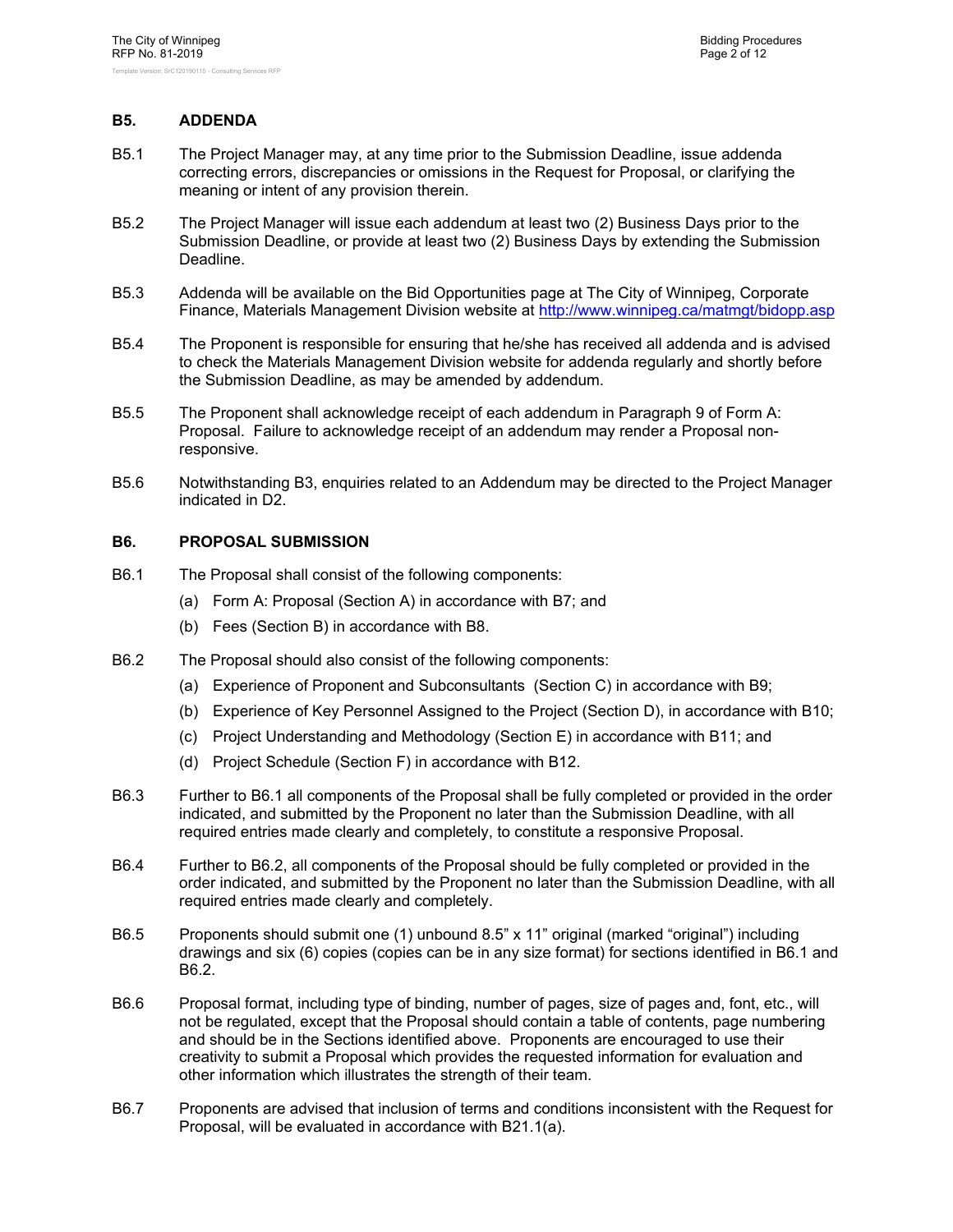- B6.8 The Proposal shall be submitted enclosed and sealed in an envelope/package clearly marked with the RFP number and the Proponent's name and address.
- B6.9 Proposals submitted by facsimile transmission (fax) or internet electronic mail (e-mail) will not be accepted.
- B6.10 Proposals shall be submitted to:

The City of Winnipeg Corporate Finance Department Materials Management Division 185 King Street, Main Floor Winnipeg MB R3B 1J1

B6.11 Any cost or expense incurred by the Proponent that is associated with the preparation of the Proposal shall be borne solely by the Proponent.

#### **B7. PROPOSAL (SECTION A)**

- B7.1 The Proponent shall complete Form A: Proposal, making all required entries.
- B7.2 Paragraph 2 of Form A: Proposal shall be completed in accordance with the following requirements:
	- (a) if the Proponent is a sole proprietor carrying on business in his/her own name, his/her name shall be inserted;
	- (b) if the Proponent is a partnership, the full name of the partnership shall be inserted;
	- (c) if the Proponent is a corporation, the full name of the corporation shall be inserted;
	- (d) if the Proponent is carrying on business under a name other than his/her own, the business name and the name of every partner or corporation who is the owner of such business name shall be inserted.
- B7.2.1 If a Proposal is submitted jointly by two or more persons, each and all such persons shall identify themselves in accordance with B7.2.
- B7.3 In Paragraph 3 of Form A: Proposal, the Proponent shall identify a contact person who is authorized to represent the Proponent for purposes of the Proposal.
- B7.4 Paragraph 12 of Form A: Proposal shall be signed in accordance with the following requirements:
	- (a) if the Proponent is a sole proprietor carrying on business in his/her own name, it shall be signed by the Proponent;
	- (b) if the Proponent is a partnership, it shall be signed by the partner or partners who have authority to sign for the partnership;
	- (c) if the Proponent is a corporation, it shall be signed by its duly authorized officer or officers and the corporate seal, if the corporation has one, should be affixed;
	- (d) if the Proponent is carrying on business under a name other than his/her own, it shall be signed by the registered owner of the business name, or by the registered owner's authorized officials if the owner is a partnership or a corporation.
- B7.4.1 The name and official capacity of all individuals signing Form A: Proposal should be printed below such signatures.
- B7.5 If a Proposal is submitted jointly by two or more persons, the word "Proponent" shall mean each and all such persons, and the undertakings, covenants and obligations of such joint Proponents in the Proposal and the Contract, when awarded, shall be both joint and several.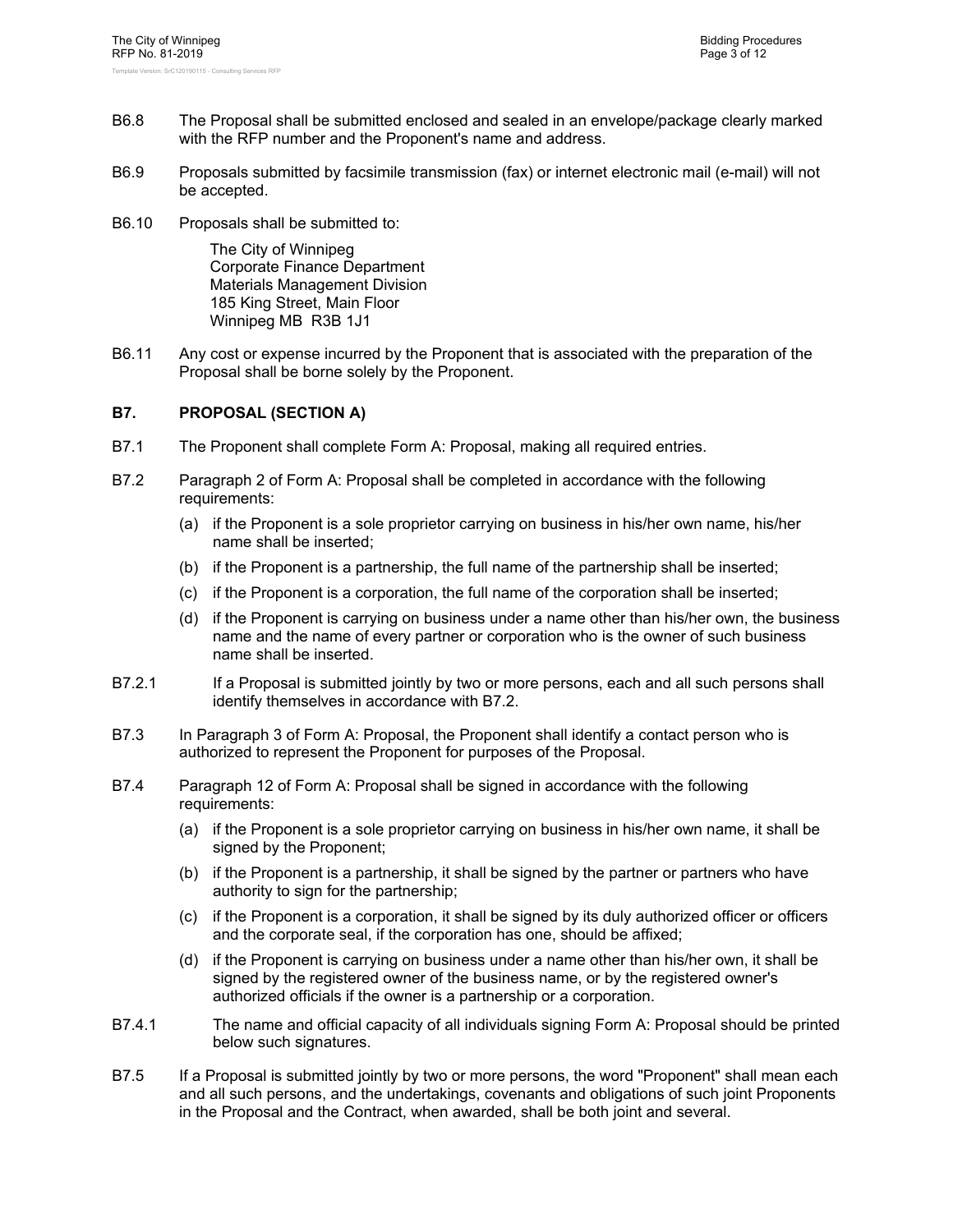#### **B8. FEES (SECTION B)**

- B8.1 The Proposal shall include a Fixed Fee for all disciplines and/or phases identified in D8 Scope of Services.
- B8.2 Adjustments to Fees will only be considered based on increases to the Scope of Services.
- B8.2.1 The City will not consider an adjustment to the Fees based on changes in the Project budget or the Final Total Construction Cost.
- B8.3 Notwithstanding C1.1(b), Fees shall include costs for out of town travel, related meals and accommodations for the duration of the Project and shall not be considered an Allowable Disbursement.
- B8.4 The Fee Proposal shall also include an allowance for Allowable Disbursements as defined in C1.1(b), but shall exclude the costs of any materials testing, soils and hazardous materials investigation during construction.
- **B8.5 Notwithstanding D14.7, an allowance of up to \$25,000 has been identified for the public engagement materials and activities described in D14.7 and will be paid by the City, with the exception of the printing costs, which remains an allowable disbursement.**
- B8.6 Notwithstanding C11.1, Fees submitted shall not include the Goods and Services Tax (GST) or Manitoba Retail Sales Tax (MRST, also known as PST), which shall be extra where applicable.
- B8.7 Payments to Non-Resident Consultants are subject to Non-Resident Withholding Tax pursuant to the Income Tax Act (Canada).

#### **B9. EXPERIENCE OF PROPONENT AND SUBCONSULTANTS (SECTION C)**

- B9.1 Proposals should include:
	- (a) details demonstrating the history and experience of the Proponent and Subconsultants in providing programming; design, management of the project and contract administration services on three projects of similar complexity, scope and value.
	- (b) evidence of specialized expertise which may be relevant including:
		- (i) understanding management issues relevant to the preparation of an urban forest strategy;
		- (ii) planning and implementing public Consultations (Refer to B10.3);
		- (iii) working with municipal governments;
		- (iv) municipal forestry operations/activities including invasive species management, fleet and human resource management/logistics;
		- (v) risk management;
		- (vi) application of industry standards, best practices, and urban forestry legislation; and
		- (vii) professional writing, statistical analyses, graphic design, mapping, and publication.
- B9.2 For each project listed in B9.1(a), the Proponent should submit:
	- (a) description of the project
	- (b) what aspects of the project are relevant or applicable to this Contract;
	- (c) role of the Consultant;
	- (d) project's original contracted cost and final cost;
	- (e) design and schedule (anticipated Project schedule and actual project delivery schedule, showing design separately);
	- (f) project owner;
	- (g) reference information (two current names with telephone numbers per project).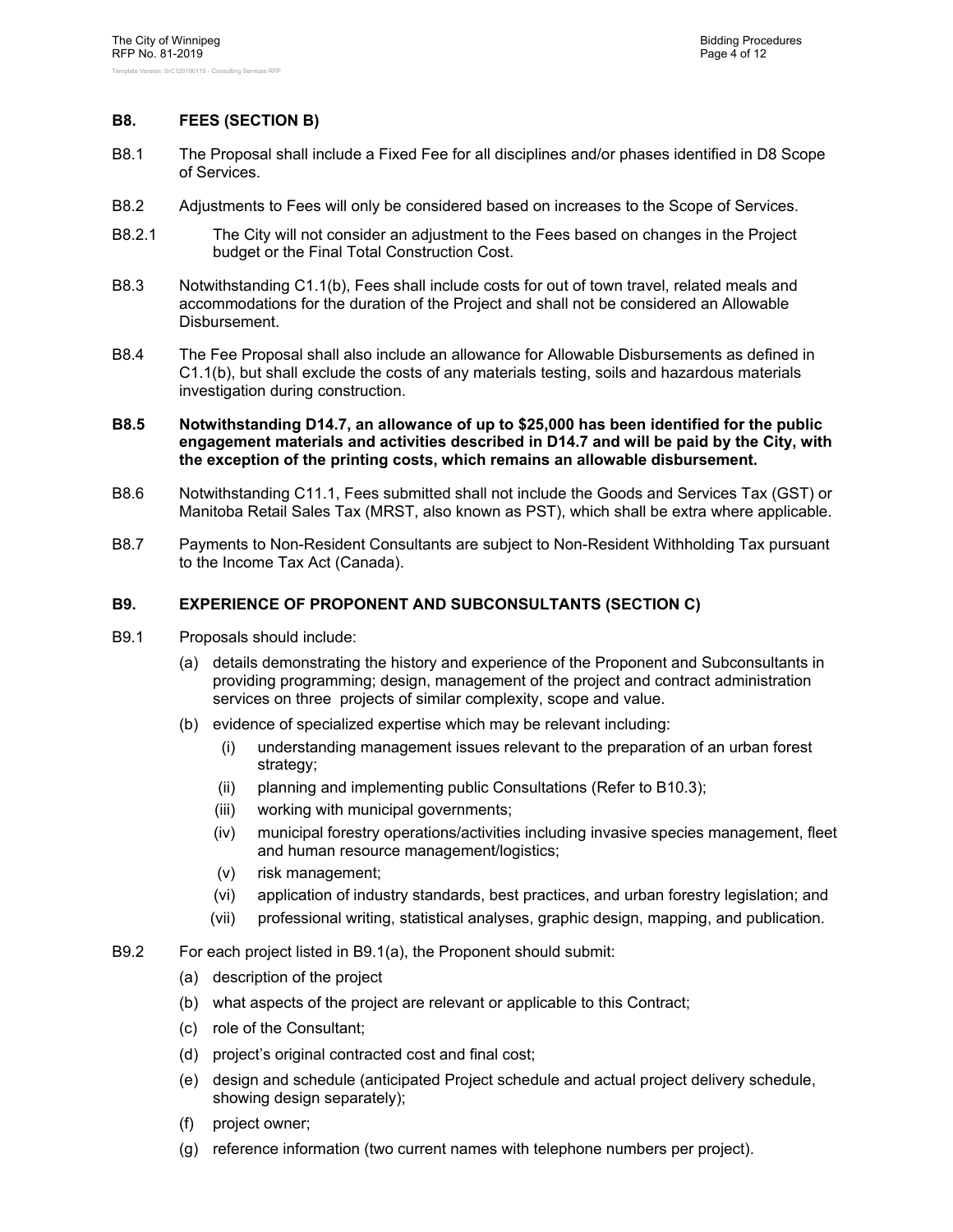- B9.2.1 Where applicable, information should be separated into Proponent and Subconsultant project listings.
- B9.3 The Proposal should include general firm profile information, including years in business, average volume of work, number of employees and other pertinent information for the Proponent and all Subconsultants.

#### **B10. EXPERIENCE OF KEY PERSONNEL ASSIGNED TO THE PROJECT (SECTION D)**

- B10.1 Describe your approach to overall team formation and coordination of team members.
- B10.1.1 Include an organizational chart for the Project showing key team members, reporting relationships and roles.
- B10.2 Identify the following Key Personnel assigned to the Project:
	- (a) project manager;
	- (b) public engagement lead; and
	- (c) publication lead;.
- B10.3 Effective January 1, 2018, the City reserves the right to stipulate that any projects that include Public Engagement work will require that all Public Engagement work be performed by a public engagement professional who has completed the Foundations in Public Participation offered by IAP2.
- B10.4 Submit the experience and qualifications of the Key Personnel assigned to the Project for projects of similar complexity, scope and value, including the principals-in-charge, the Consultants Representative, managers of the key disciplines and lead designers, and public engagement professionals. Include educational background and degrees, professional recognition, job title, years of experience in current position, years of experience in design and years of experience with existing employer. Roles of each of the Key Personnel in the Project should be identified in the organizational chart referred to in B10.1.1.
- B10.5 For each person identified, list at least two comparable projects in which they have played a primary role similar to that proposed for this Project. If a project selected for a key person is included in B9, provide only the project name and the role of the key person. For other projects provide the following:
	- (a) description of project;
	- (b) aspects of the project are relevant or applicable to this contract;
	- (c) role of the person;
	- (d) project original contracted cost and final cost;
	- (e) project delivery schedule and completion date;
	- (f) project owner; and
	- (g) reference information (two current names with telephone numbers per project).

#### **B11. PROJECT UNDERSTANDING AND METHODOLOGY (SECTION E)**

- B11.1 Describe your firm's project management approach and team organization during the performance of Services, so that the evaluation committee has a clear understanding of the methods the Proponent will use in the delivery of this Project.
- B11.2 Methodology should be presented in accordance with the Scope of Services identified in D8.
- B11.3 Describe the collaborative process/method to be used by the Key Personnel of the team in the various phases of the Project.
- B11.4 Proposals should address: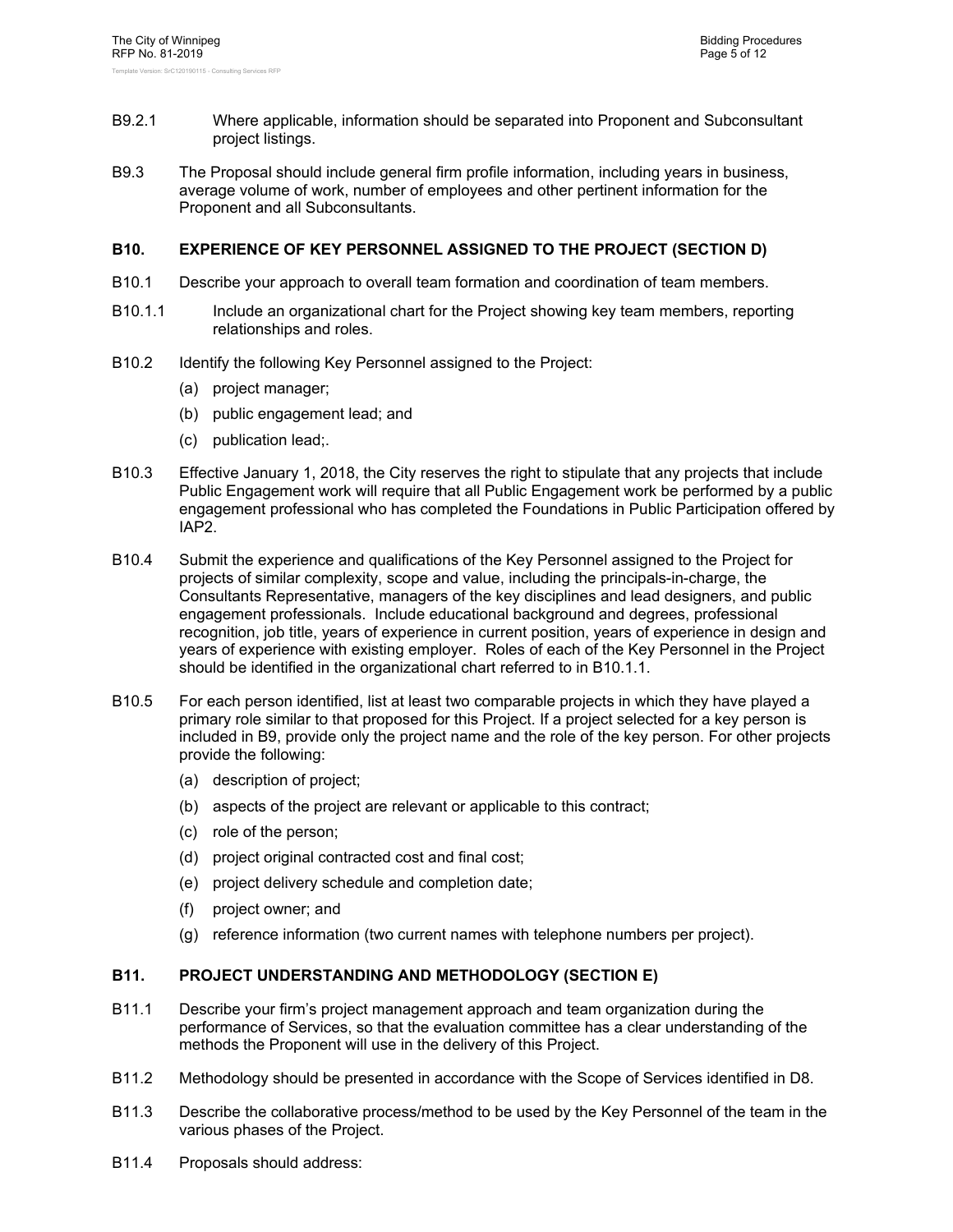- (a) the team's understanding of the broad functional and technical requirements;
- (b) the team's understanding of the urban forest issues, performance measures, and urban forestry services;
- (c) the team's understanding of asset management;
- (d) any innovation to be used to perform the Scope of Services identified in D8;
- (e) the team's understanding of project management and project deliverables;
- (f) the teams' understanding of IAP2 processes and principles and how they apply to the Project;
- (g) the proposed Project budget;
- (h) the City's Project methodology with respect to the information provided within this RFP and the City's Project Management Manual at http://winnipeg.ca/infrastructure/assetmanagement-program/templates-manuals.stm#2 and templates at http://winnipeg.ca/infrastructure/asset-management-program/templates-manuals.stm#4 ; and;
- (i) any other issue that conveys your team's understanding of the Project requirements.
- B11.5 Further to B11.4(f), the City considers Foundations of Public Engagement offered by IAP2 an asset. Although IAP2 training is considered an asset, it is not a requirement, and qualifications and experience will be weighted more heavily than training.
- B11.6 The Proposal should include Form P: Person Hours for all disciplines and or phases identified in D8 Scope of Services.
- B11.6.1 The total Fees on Form P: Person Hours should match Fees submitted in response to B8.
- B11.7 Proponents may use Form P: Person Hours or a table of their own design provided it includes all information requested in accordance with B11.6.
- B11.8 For each person identified in B10.2, list the percent of time to be dedicated to the Project in accordance with the Scope of Services identified in D8.

#### **B12. PROJECT SCHEDULE (SECTION F)**

- B12.1 Proponents should present a carefully considered detailed work plan and schedule complete with resource assignments (key designers), durations (weekly timescale) and milestone dates or events. The schedule should address each requirement of the Scope of Services.
- B12.2 The Proponent's schedule should include critical dates for review and approval processes by the City and other organizations anticipated during the design and tendering phases of the Project. Reasonable times should be allowed for completion of these processes.

#### **B13. DISCLOSURE**

- B13.1 Various Persons provided information or services with respect to this Work. In the City's opinion, this relationship or association does not create a conflict of interest because of this full disclosure. Where applicable, additional material available as a result of contact with these Persons is listed below.
- B13.2 The Persons are:
	- (a) Trees Winnipeg (Coalition to Save the Elms, Manitoba, Inc.)
	- (b) Hilderman Thomas Frank Cram (HTFC) Landscape Architecture & Planning
	- (c) McGowan Russell
	- (d) University of Winnipeg
	- (e) University of Mantioba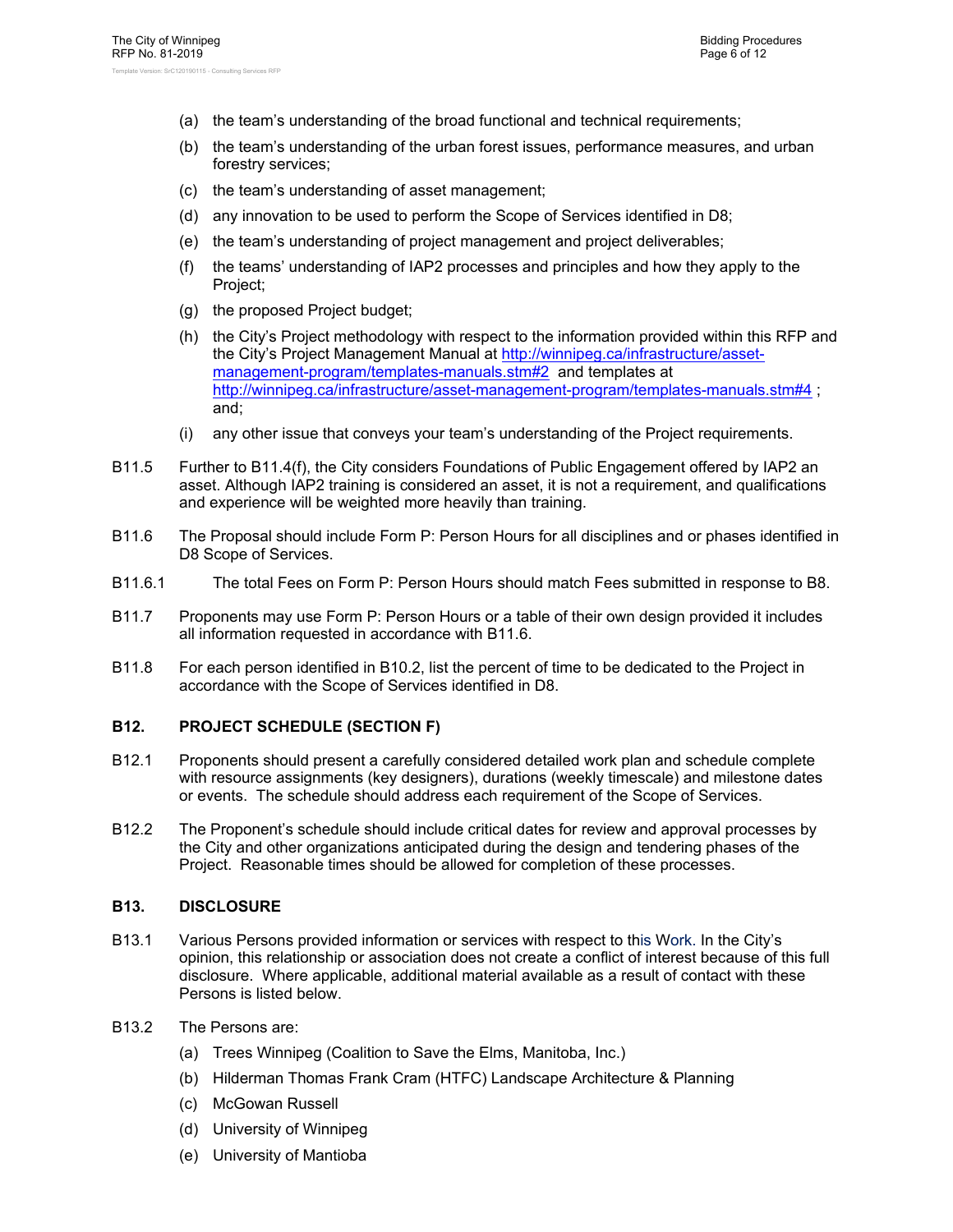#### B13.3 Additional Material:

- (a) City of Winnipeg i-Tree Analysis and Report
- (b) Tree Planting Details and Specifications Downtown Area and Regional Streets
- (c) Research Reports

#### **B14. CONFLICT OF INTEREST AND GOOD FAITH**

- B14.1 Proponents, by responding to this RFP, declare that no Conflict of Interest currently exists, or is reasonably expected to exist in the future.
- B14.2 Conflict of Interest means any situation or circumstance where a Proponent or Key Personnel proposed for the Work has:
	- (a) other commitments;
	- (b) relationships;
	- (c) financial interests; or
	- (d) involvement in ongoing litigation;

that could or would be seen to:

- (i) exercise an improper influence over the objective, unbiased and impartial exercise of the independent judgment of the City with respect to the evaluation of Proposals or award of the Contract; or
- (ii) compromise, impair or be incompatible with the effective performance of a Proponent's obligations under the Contract;
- (e) has contractual or other obligations to the City that could or would be seen to have been compromised or impaired as a result of its participation in the RFP process or the Project; or
- (f) has knowledge of confidential information (other than confidential information disclosed by the City in the normal course of the RFP process) of strategic and/or material relevance to the RFP process or to the Project that is not available to other proponents and that could or would be seen to give that Proponent an unfair competitive advantage.
- B14.3 In connection with its Proposal, each entity identified in B14.2 shall:
	- (a) avoid any perceived, potential or actual Conflict of Interest in relation to the procurement process and the Project;
	- (b) upon discovering any perceived, potential or actual Conflict of Interest at any time during the RFP process, promptly disclose a detailed description of the Conflict of Interest to the City in a written statement to the Project Manager; and
	- (c) provide the City with the proposed means to avoid or mitigate, to the greatest extent practicable, any perceived, potential or actual Conflict of Interest and shall submit any additional information to the City that the City considers necessary to properly assess the perceived, potential or actual Conflict of Interest.
- B14.4 Without limiting B14.3, the City may, in its sole discretion, waive any and all perceived, potential or actual Conflicts of Interest. The City's waiver may be based upon such terms and conditions as the City, in its sole discretion, requires to satisfy itself that the Conflict of Interest has been appropriately avoided or mitigated, including requiring the Proponent to put into place such policies, procedures, measures and other safeguards as may be required by and be acceptable to the City, in its sole discretion, to avoid or mitigate the impact of such Conflict of Interest.
- B14.5 Without limiting B14.3, and in addition to all contractual or other rights or rights at law or in equity or legislation that may be available to the City, the City may, in its sole discretion:
	- (a) disqualify a Proponent that fails to disclose a perceived, potential or actual Conflict of Interest of the Proponent or any of its Key Personnel;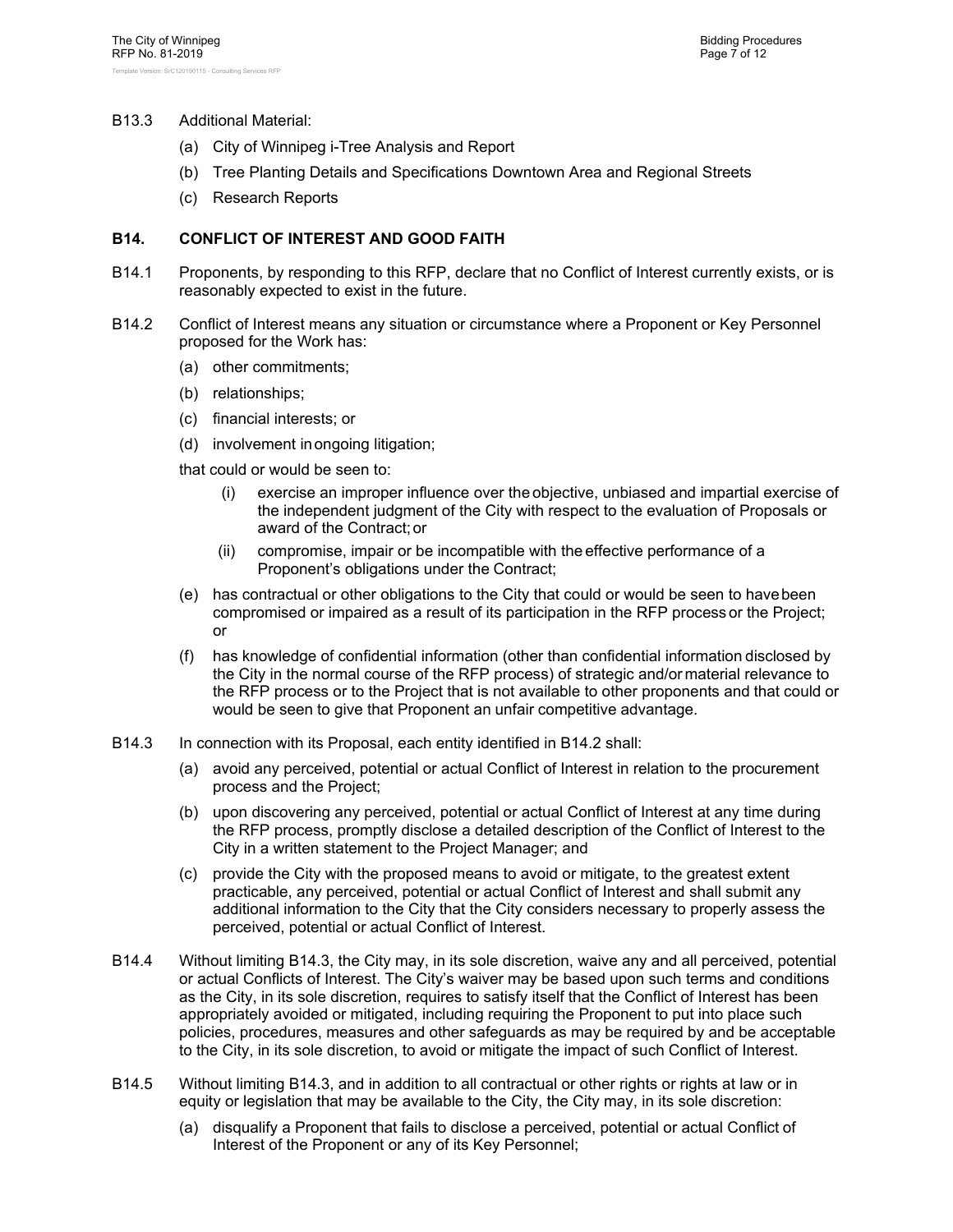- (b) require the removal or replacement of any Key Personnel proposed for the Work that has a perceived, actual or potential Conflict of Interest that the City, in its sole discretion, determines cannot be avoided or mitigated;
- (c) disqualify a Proponent or Key Personnel proposed for the Work that fails to comply with any requirements prescribed by the City pursuant to B14.4 to avoid or mitigate a Conflict of Interest; and
- (d) disqualify a Proponent if the Proponent, or one of its Key Personnel proposed for the Project, has a perceived, potential or actual Conflict of Interest that, in the City's sole discretion, cannot be avoided or mitigated, or otherwise resolved.
- B14.6 The final determination of whether a perceived, potential or actual Conflict of Interest exists shall be made by the City, in its sole discretion.

#### **B15. QUALIFICATION**

- B15.1 The Proponent shall:
	- (a) undertake to be in good standing under The Corporations Act (Manitoba), or properly registered under The Business Names Registration Act (Manitoba), or otherwise properly registered, licensed or permitted by law to carry on business in Manitoba, or if the Proponent does not carry on business in Manitoba, in the jurisdiction where the Proponent does carry on business; and
	- (b) be financially capable of carrying out the terms of the Contract; and
	- (c) have all the necessary experience, capital, organization, and equipment to perform the Services in strict accordance with the terms and provisions of the Contract.
- B15.2 The Proponent and any proposed Subconsultant (for the portion of the Services proposed to be subcontracted to them) shall:
	- (a) be responsible and not be suspended, debarred or in default of any obligations to the City. A list of suspended or debarred individuals and companies is available on the Information Connection page at The City of Winnipeg, Corporate Finance, Materials Management Division website at http://www.winnipeg.ca/matmgt/debar.stm
- B15.3 The Proponent and/or any proposed Subconsultant (for the portion of the Services proposed to be subcontracted to them) shall:
	- (a) have successfully carried out services for the planning and policy development, data analysis, public engagement, and project management for urban forestry projects of similar complexity, scope and value; and to those required for this Project; and
	- (b) be fully capable of performing the Services required to be in strict accordance with the terms and provisions of the Contract; and
	- (c) have a written workplace safety and health program, if required, pursuant to The Workplace Safety and Health Act (Manitoba);
	- (d) have the knowledge and resources to administer the requirements of The Workplace Safety and Health Act (Manitoba) during the construction works associated with this Contract;
	- (e) undertake to meet all licensing and regulatory requirements of the appropriate governing authorities and associations in the Province of Manitoba; and
	- (f) upon request of the Project Manager, provide the Security Clearances as identified in PART E - .
- B15.4 The Proponent shall submit, within three (3) Business Days of a request by the Project Manager, further proof satisfactory to the Project Manager of the qualifications of the Proponent and of any proposed Subconsultant.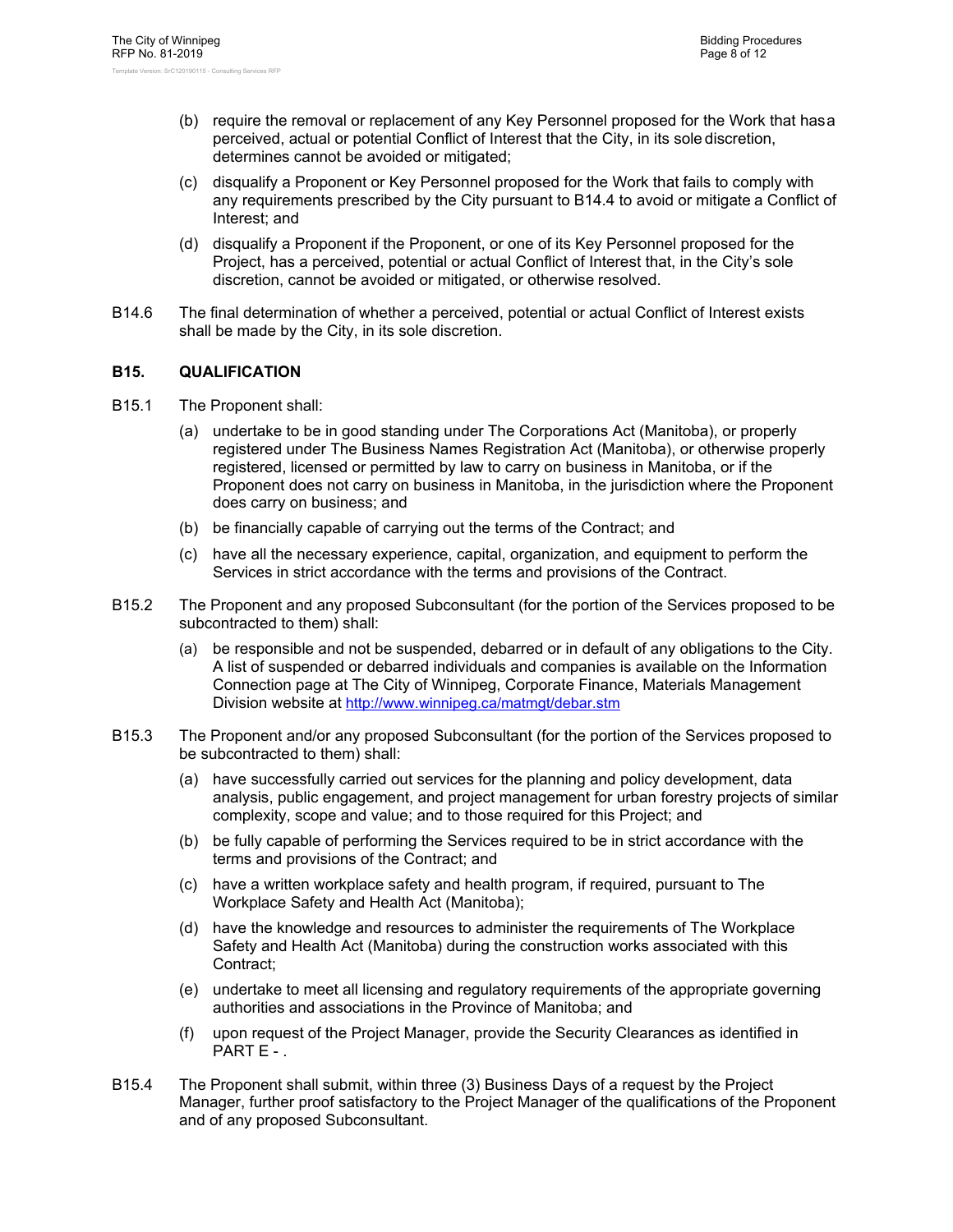B15.5 The Proponent shall provide, on the request of the Project Manager, full access to any of the Proponent's equipment and facilities to confirm, to the Project Manager's satisfaction, that the Proponent's equipment and facilities are adequate to perform the Services.

#### **B16. OPENING OF PROPOSALS AND RELEASE OF INFORMATION**

- B16.1 Proposals will not be opened publicly.
- B16.2 After award of Contract, the names of the Proponents and the Contract amount of the successful Proponent and their address(es) will be available on the Closed Bid Opportunities (or Public/Posted Opening & Award Results) page at The City of Winnipeg, Corporate Finance, Materials Management Division website at http://www.winnipeg.ca/matmgt/
- B16.3 The Proponent is advised any information contained in any Proposal Submission may be released if required by The Freedom of Information and Protection of Privacy Act (Manitoba), by other authorities having jurisdiction, or by law or by City policy or procedures (which may include access by members of City Council).
- B16.3.1 To the extent permitted, the City shall treat as confidential information, those aspects of a Proposal Submission identified by the Proponent as such in accordance with and by reference to Part 2, Section 17 or Section 18 or Section 26 of The Freedom of Information and Protection of Privacy Act (Manitoba), as amended.
- B16.4 Following the award of Contract, a Proponent will be provided with information related to the evaluation of his/her submission upon written request to the Project Manager.

#### **B17. IRREVOCABLE OFFER**

- B17.1 The Proposal(s) submitted by the Proponent shall be irrevocable for the time period specified in Paragraph 10 of Form A: Proposal.
- B17.2 The acceptance by the City of any Proposal shall not release the Proposals of the other responsive Proponents and these Proponents shall be bound by their offers on such Work for the time period specified in Paragraph 10 of Form A: Proposal.

#### **B18. WITHDRAWAL OF OFFERS**

- B18.1 A Proponent may withdraw his/her Proposal without penalty by giving written notice to the Manager of Materials at any time prior to the Submission Deadline.
- B18.1.1 The time and date of receipt of any notice withdrawing a Proposal shall be the time and date of receipt as determined by the Manager of Materials.
- B18.1.2 The City will assume that any one of the contact persons named in Paragraph 3 of Form A: Proposal or the Proponent's authorized representatives named in Paragraph 12 of Form A: Proposal, and only such person, has authority to give notice of withdrawal.
- B18.1.3 If a Proponent gives notice of withdrawal prior to the Submission Deadline, the Manager of Materials will:
	- (a) retain the Proposal until after the Submission Deadline has elapsed;
	- (b) open the Proposal to identify the contact person named in Paragraph 3 of Form A: Proposal and the Proponent's authorized representatives named in Paragraph 12 of Form A: Proposal; and
	- (c) if the notice has been given by any one of the persons specified in B18.1.3(b), declare the Proposal withdrawn.
- B18.2 A Proponent who withdraws its Proposal after the Submission Deadline but before its offer has been released or has lapsed as provided for in B17.2 shall be liable for such damages as are imposed upon the Proponent by law and subject to such sanctions as the Chief Administrative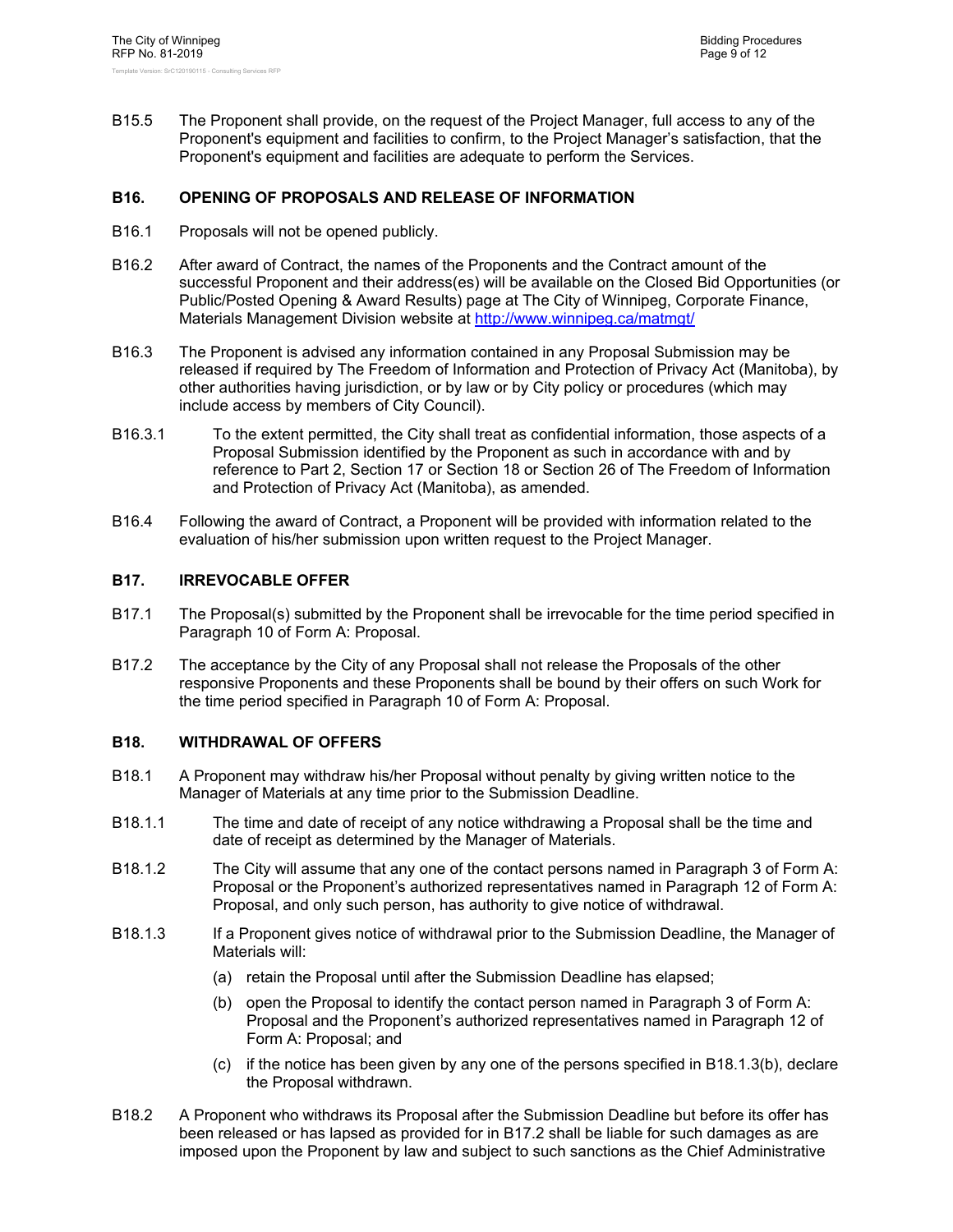Officer considers appropriate in the circumstances. The City, in such event, shall be entitled to all rights and remedies available to it at law.

#### **B19. INTERVIEWS**

B19.1 The Project Manager may, in his/her sole discretion, interview Proponents during the evaluation process.

#### **B20. NEGOTIATIONS**

- B20.1 The City reserves the right to negotiate details of the Contract with any Proponent. Proponents are advised to present their best offer, not a starting point for negotiations in their Proposal Submission.
- B20.2 The City may negotiate with the Proponents submitting, in the City's opinion, the most advantageous Proposals. The City may enter into negotiations with one or more Proponents without being obligated to offer the same opportunity to any other Proponents. Negotiations may be concurrent and will involve each Proponent individually. The City shall incur no liability to any Proponent as a result of such negotiations.
- B20.3 If, in the course of negotiations pursuant to B20.2, the Proponent amends or modifies a Proposal after the Submission Deadline, the City may consider the amended Proposal as an alternative to the Proposal already submitted without releasing the Proponent from the Proposal as originally submitted.

#### **B21. EVALUATION OF PROPOSALS**

B21.1 Award of the Contract shall be based on the following evaluation criteria:

| (a) | compliance by the Proponent with the requirements of the Request for Proposal or<br>acceptable deviation therefrom: | (pass/fail) |
|-----|---------------------------------------------------------------------------------------------------------------------|-------------|
| (b) | qualifications of the Proponent and the Subconsultants, if any, pursuant to B15:<br>(pass/fail)                     |             |
| (C) | Fees; (Section B)                                                                                                   | 10%         |
| (d) | Experience of Proponent and Subconsultant; (Section C)                                                              | 25%         |
| (e) | Experience of Key Personnel Assigned to the Project; (Section D)                                                    | 25%         |
| (f) | Project Understanding and Methodology (Section E)                                                                   | 30%         |
| (g) | Project Schedule. (Section F)                                                                                       | 10%         |

- B21.2 Further to B21.1(a), the Award Authority may reject a Proposal as being non-responsive if the Proposal Submission is incomplete, obscure or conditional, or contains additions, deletions, alterations or other irregularities. The Award Authority may reject all or any part of any Proposal, or waive technical requirements or minor informalities or irregularities if the interests of the City so require.
- B21.3 Further to B21.1(b), the Award Authority shall reject any Proposal submitted by a Proponent who does not demonstrate, in its Proposal or in other information required to be submitted, that it is qualified.
- B21.4 If, in the sole opinion of the City, a Proposal does not achieve a pass rating for B21.1(a) and B21.1(b), the Proposal will be determined to be non-responsive and will not be further evaluated.
- B21.5 Where references are requested, the reference checks to confirm information provided may not be restricted to only those submitted by the Proponent, and may include organizations representing Persons, known to have done business with the Proponent.
- B21.6 Further to B21.1(c), Fees will be evaluated based on Fees submitted in accordance with B8.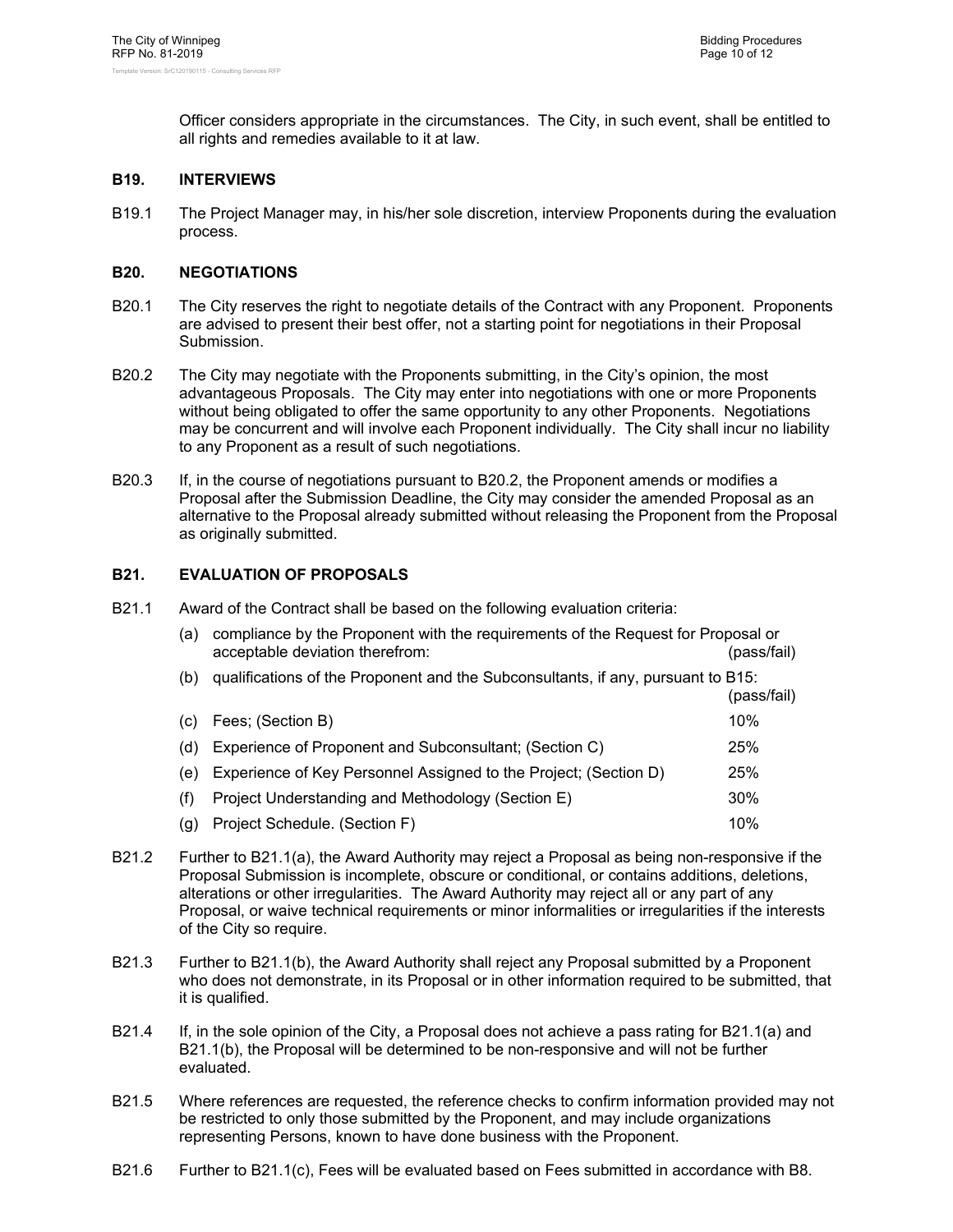- B21.7 Further to B21.1(c) where the Fees exceeds the funds stated in D8.4, the City may determine that no award will be made in accordance with B22.2.1(a).
- B21.8 Further to B21.1(d), Experience of Proponent and Subconsultants will be evaluated considering the experience of the organization on projects of similar size and complexity as well as other information requested, in accordance with B9.
- B21.9 Further to B21.1(e), Experience of Key Personnel Assigned to the Project will be evaluated considering the experience and qualifications of the Key Personnel and Subconsultant personnel on Projects of comparable size and complexity, in accordance with B10
- B21.10 Further to B21.1(f), Project Understanding and Methodology will be evaluated considering your firm's understanding of the City's Project, project management approach and team organization, in accordance with B11.
- B21.11 Further to B21.1(g), Project Schedule will be evaluated considering the Proponent's ability to comply with the requirements of the Project, in accordance with B12.
- B21.12 Notwithstanding B21.1(d) to B21.1(g), where Proponents fail to provide a response to B6.2(a) to B6.2(d), the score of zero may be assigned to the incomplete part of the response.
- B21.13 Proposals will be evaluated considering the information in the Proposal Submission and any interviews held in accordance with B19.

#### **B22. AWARD OF CONTRACT**

- B22.1 The City will give notice of the award of the Contract, or will give notice that no award will be made.
- B22.2 The City will have no obligation to award a Contract to a Proponent, even though one or all of the Proponents are determined to be qualified, and the Proposals are determined to be responsive.
- B22.2.1 Without limiting the generality of B22.2, the City will have no obligation to award a Contract where:
	- (a) the prices exceed the available City funds for the Services;
	- (b) the prices are materially in excess of the prices received for similar services in the past;
	- (c) the prices are materially in excess of the City's cost to perform the Services, or a significant portion thereof, with its own forces;
	- (d) only one Proposal is received; or
	- (e) in the judgment of the Award Authority, the interests of the City would best be served by not awarding a Contract.
- B22.3 Where an award of Contract is made by the City, the award shall be made to the qualified Proponent submitting the most advantageous offer.
- B22.4 Notwithstanding Paragraph 6 of Form A: Proposal and C4, the City will issue a Letter of Intent to the successful Proponent in lieu of execution of a Contract.
- B22.4.1 The Contract documents as defined in  $C1.1(0)(ii)$  in their entirety shall be deemed to be incorporated in and to form a part of the Letter of Intent notwithstanding that they are not necessarily attached to or accompany said Letter of Intent.
- B22.5 The form of Contract with the City of Winnipeg will be based on the Contract as defined in  $C1.1(0)$ .
- B22.6 Following the award of Contract, a Proponent will be provided with information related to the evaluation of its Proposal upon written request to the Project Manager.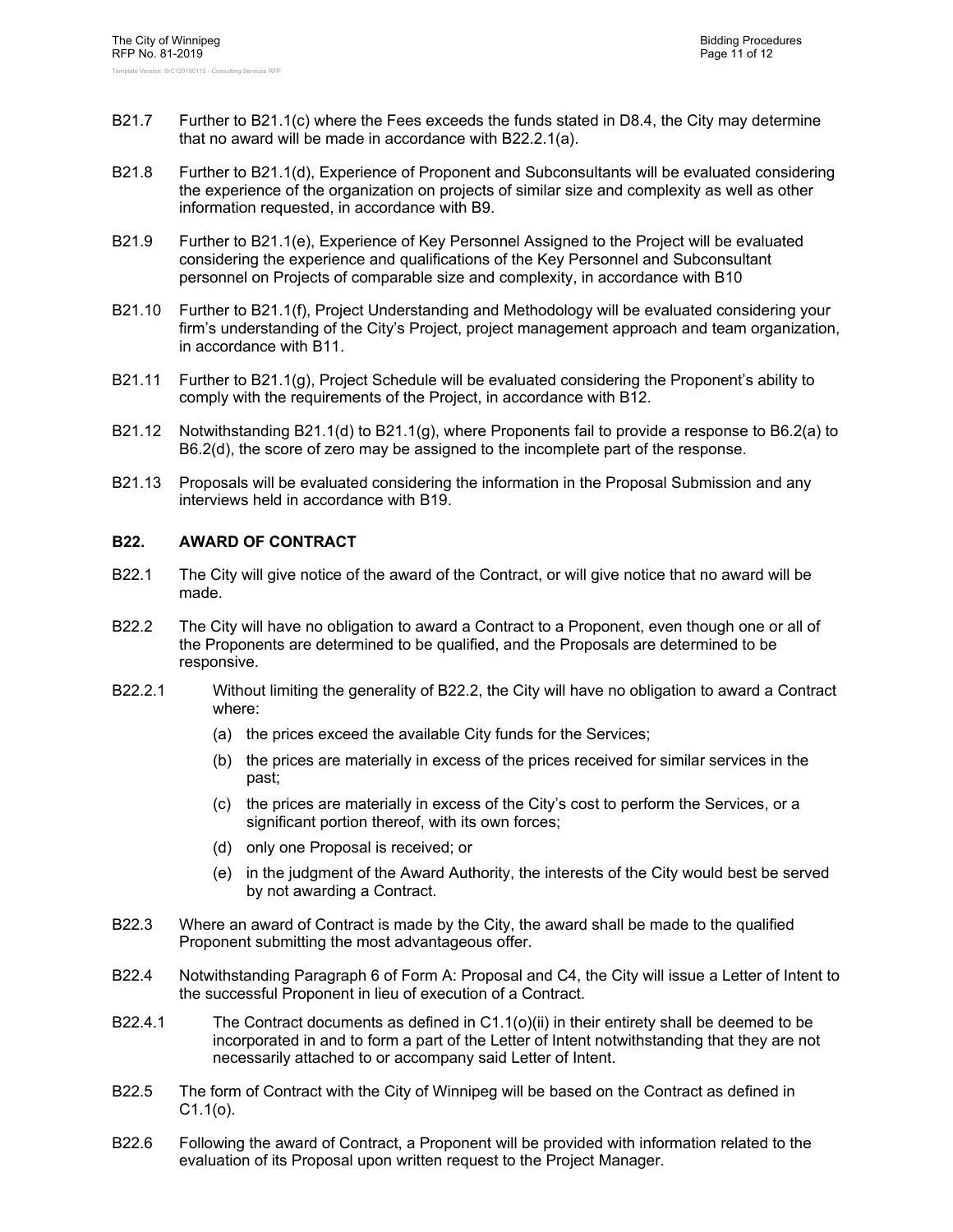B22.7 If, after the award of Contract, the Project is cancelled, the City reserves the right to terminate the Contract. The Consultant will be paid for all Services rendered up to time of termination.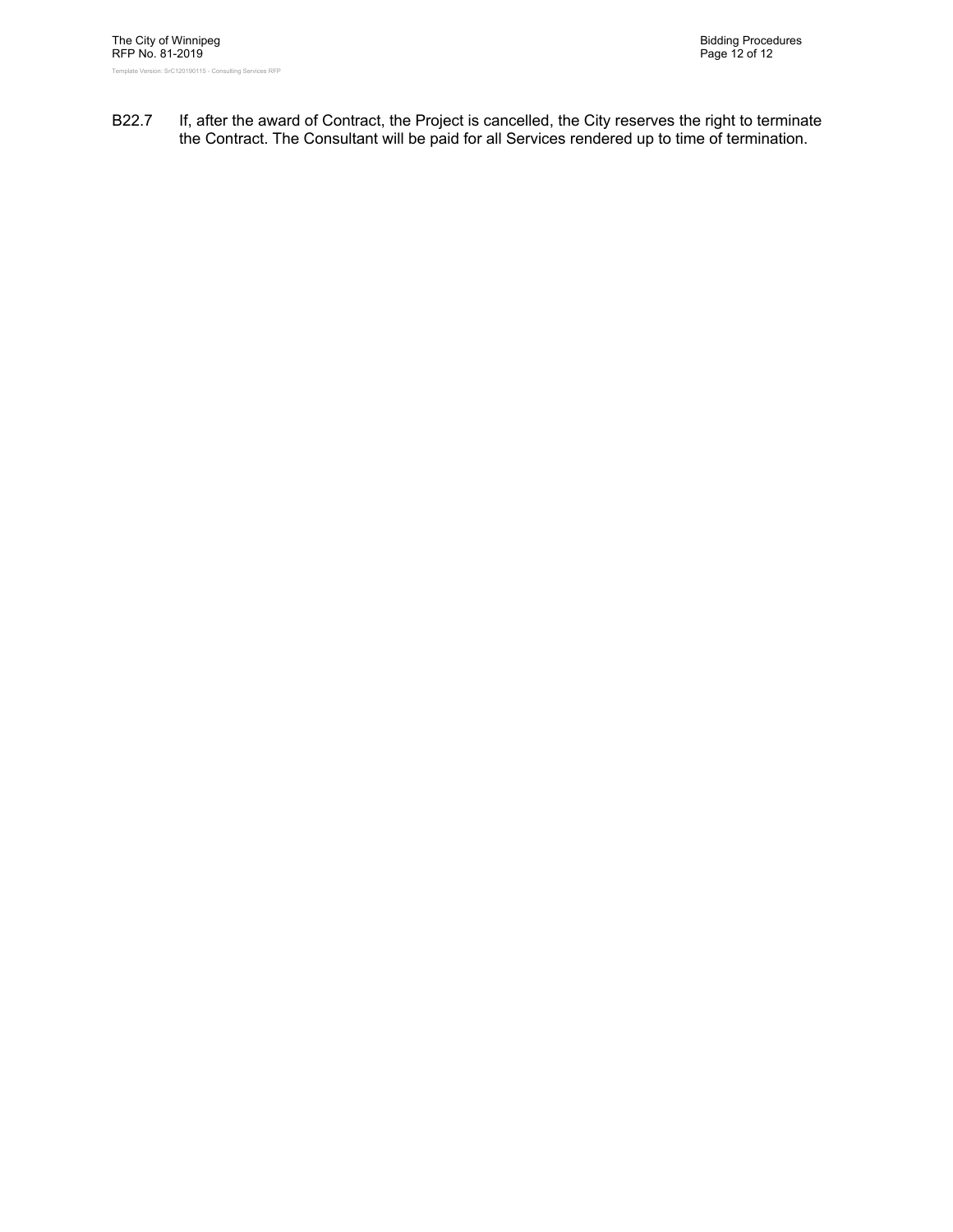# **PART C - GENERAL CONDITIONS**

#### **C0. GENERAL CONDITIONS**

- C0.1 The *General Conditions for Consultant Services* (Revision 2017-03-24) are applicable to the Services of the Contract.
- C0.1.1 The *General Conditions for Consultant Services* are available on the Information Connection page at The City of Winnipeg, Corporate Finance, Materials Management Division website at http://www.winnipeg.ca/matmgt/gen\_cond.stm.
- C0.2 A reference in the Request for Proposal to a section, clause or subclause with the prefix "**C**" designates a section, clause or subclause in the *General Conditions for Consultant Services*.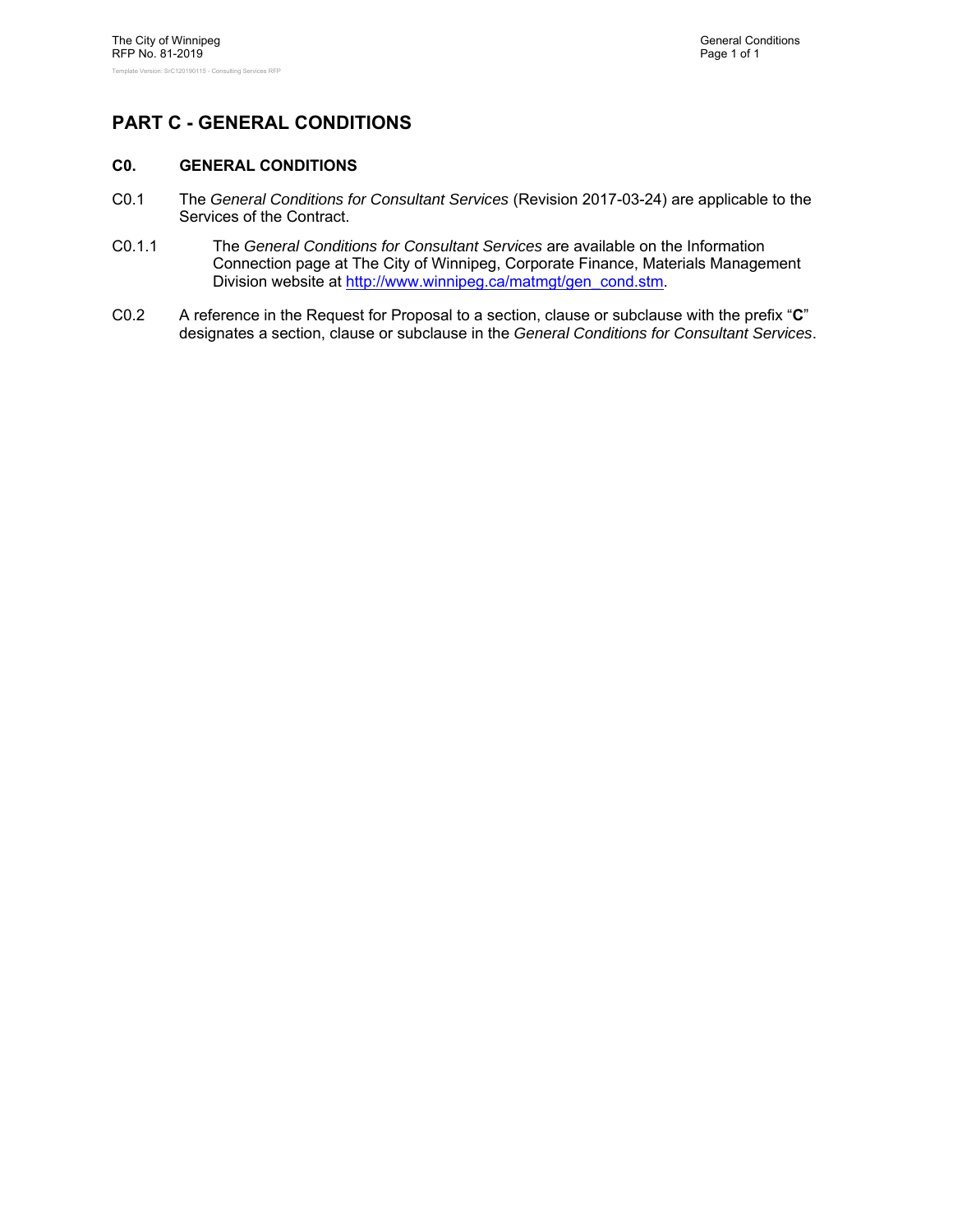## **PART D - SUPPLEMENTAL CONDITIONS**

#### **GENERAL**

#### **D1. GENERAL CONDITIONS**

D1.1 In addition to the *General Conditions for Consultant Services*, these Supplemental Conditions are applicable to the Services of the Contract.

#### **D2. PROJECT MANAGER**

D2.1 The Project Manager is:

Martha Barwinsky City Forester Telephone No. 204 986-3701 Email Address: MBarwinsky@winnipeg.ca

- D2.2 At the pre-commencement meeting, the Project Manager will identify additional personnel representing the Project Manager and their respective roles and responsibilities for the Services.
- D2.3 Proposal Submissions must be submitted to the address in B6.

#### **D3. PROJECT OBJECTIVES**

- D3.1 The purpose of this project is to develop a public engagement supported Comprehensive Urban Forest Strategy for the City of Winnipeg, applicable for the period 2020 to 2040.
- D3.2 In alignment with the municipal development plan OurWinnipeg and associated direction strategies, the Comprehensive Urban Forest Strategy will define long-term vision and goals, provide policy recommendations, and provide strategic direction and framework to guide affordable and sustainable decisions regarding the future of urban forestry programs and services. A more detailed outline of key information related to the urban forest is provided in D3, D4, and D5.
- D3.3 The objectives of this Project are:
	- (a) Develop, with community input, a long-term vision for Winnipeg's urban forest.
	- (b) Develop and implement a Communication and Public Engagement Plan as detailed in D8, Scope of Services;
	- (c) Create a Discussion Paper on 'The Current State of the Urban Forest' that will serve as a foundation document for development of the Comprehensive Urban Forest Strategy. Specific requirements are detailed in D8, Scope of Services;
	- (d) Define long term (20-year) planning and strategic management objectives;
	- (e) Define strategic direction and resourcing for key services and programs, including but not limited to, invasive forest pest management (specifically Dutch elm disease (DED) and emerald ash borer (EAB)), tree maintenance/pruning services, tree planting, and tree protection and preservation.
- D3.4 The Parks and Open Space Division is currently developing a Parks Strategic Master Plan and Regional Parks Investment Strategy. The Comprehensive Urban Forest Strategy is to be developed in alignment with the Parks Master Plan and Regional Parks Investment Strategy.
- D3.5 The Planning, Property and Development Department (PPD) is currently developing a Residential Infill Strategy. The Comprehensive Urban Forest Strategy is to take into consideration the Residential Infill Strategy.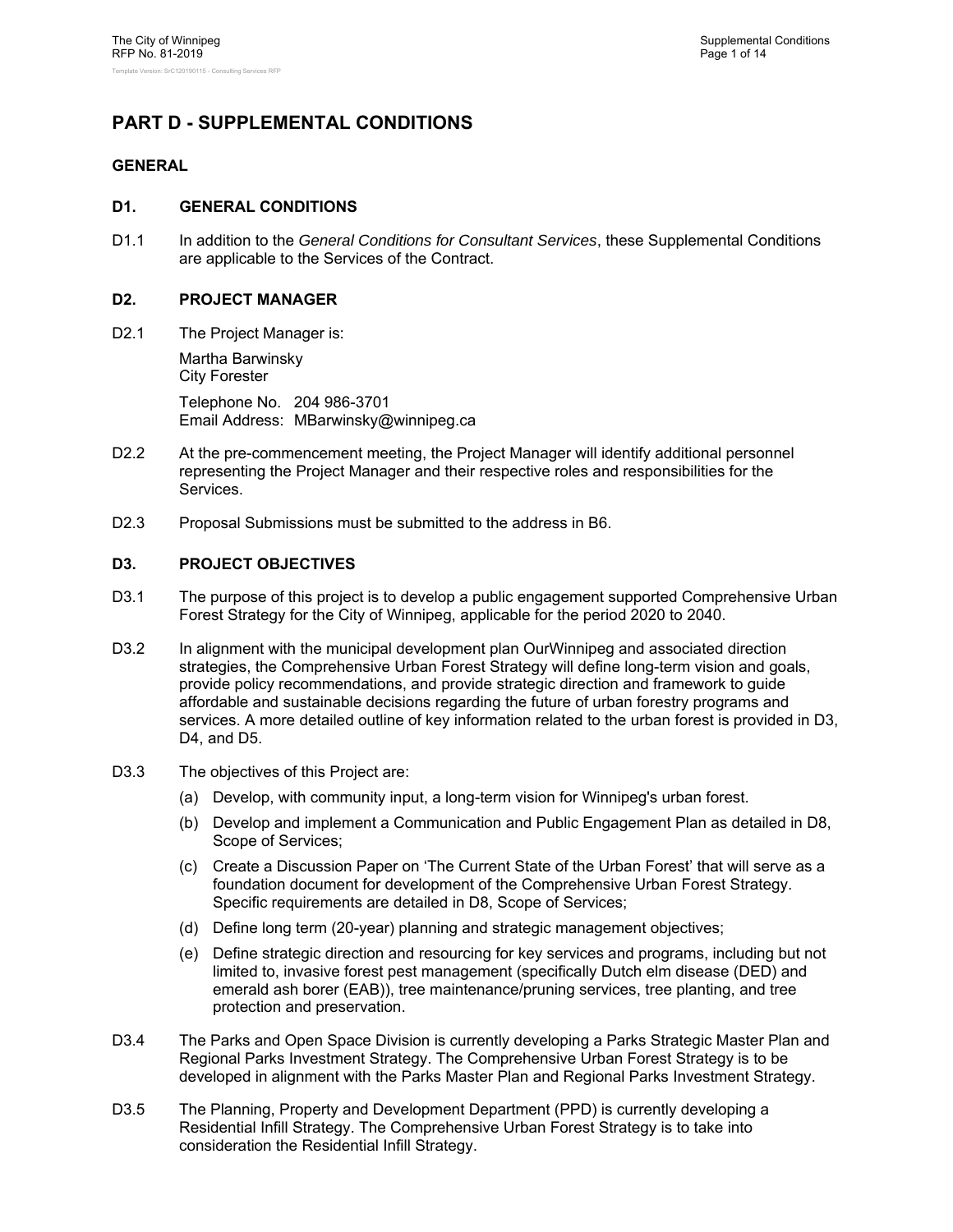#### **D4. ORGANIZATIONAL CONTEXT**

- D4.1 The administrative structure for the City of Winnipeg is a Chief Administrative Officer (CAO) who is the head of the public service and provides overall leadership to all City departments.
- D4.2 The composition of City Council is legislated under The City of Winnipeg Charter and consists of fifteen (15) Councillors and the Mayor. Each Councillor represents an individual ward while the Mayor is elected by a vote of the city-at-large. Councillors have a dual role: they are members of Council (dealing with decisions affecting the whole city) and members of the Community Committees (dealing with local community issues).
- D4.3 The authority to approve capital and operating budgets and adopt policy resides with City Council. Pursuant to the Charter, Council also has the authority to establish committees of Council. At present, there is an Executive Policy Committee, 6 Standing Committees and five (5) Community Committees. City Council and the Committees meet monthly but prorogue in August.
- D4.4 Each of the five Community Committees consists of 3 wards represented by three (3) Councillors http://winnipeg.ca/clerks/pdfs/CommunityCommitteeMembers.pdf.
- D4.5 The Urban Forestry Branch operates within the Parks and Open Space (POS) Division of the Public Works Department (PWD). For this Project, the POS Division, Public Works Department (PWD) and the Urban Design (UD) Division, Planning, Property and Development Department (PPD) share a role as key stakeholders with the Urban Forestry Branch being the business owner within the Public Works Department.
- D4.6 The Urban Forestry Branch and POS Division work collaboratively with the UD Division of the Planning Property and Development Department who coordinate acquisition, planning and development of new parkland and provide collaborative planning advice along with design, estimating and project management services on a variety of park and open space initiatives.
- D4.7 The City of Winnipeg has embraced asset management as a core business function and has adopted a comprehensive approach to managing its assets to meet required levels of service at the lowest lifecycle cost of ownership.
- D4.8 The City has adopted a 'Serviceability' approach to asset management, built on the alignment of infrastructure and investment with the services they support. Public infrastructure exists to provide service to citizens, customers and end-users; by tying needs to service outcomes in order to evaluate the effectiveness and return on investment of addressing various priorities, and focus spending on where it matters most.
- D4.9 The City's Office of Public Engagement supports City projects and initiatives to ensure that engagement activities are made available to the public in an accessible, consistent and userfriendly way, and that citizens who wish to be engaged, are able to easily do so. The Office of Public Engagement will be involved in the project and will provide support and oversight with regards to the public engagement strategy and the execution of the strategy.
- D4.10 The City of Winnipeg receives corporate strategic direction from OurWinnipeg (https://winnipeg.ca/interhom/cityhall/ourwinnipeg/). OurWinnipeg is a twenty-five (25)-year planning document providing vision for the entire city and positions Winnipeg for sustainable growth that is critical to future competitiveness. The plan is required by the City of Winnipeg Charter that directs the City to adopt, by by-law, a development plan that sets out long-term plans and policies. The development plan guides and informs more detailed planning on specific topics or for specific areas of the City.
- D4.11 Within the context of OurWinnipeg, Section 02-2 has particular application to environmental sustainability, including urban forestry. Directions outlined in Section 02-2 and others that relate to the urban forest are further described in the companion documents: Complete Communities; and A Sustainable Winnipeg, both of which serve as Direction Strategies within OurWinnipeg.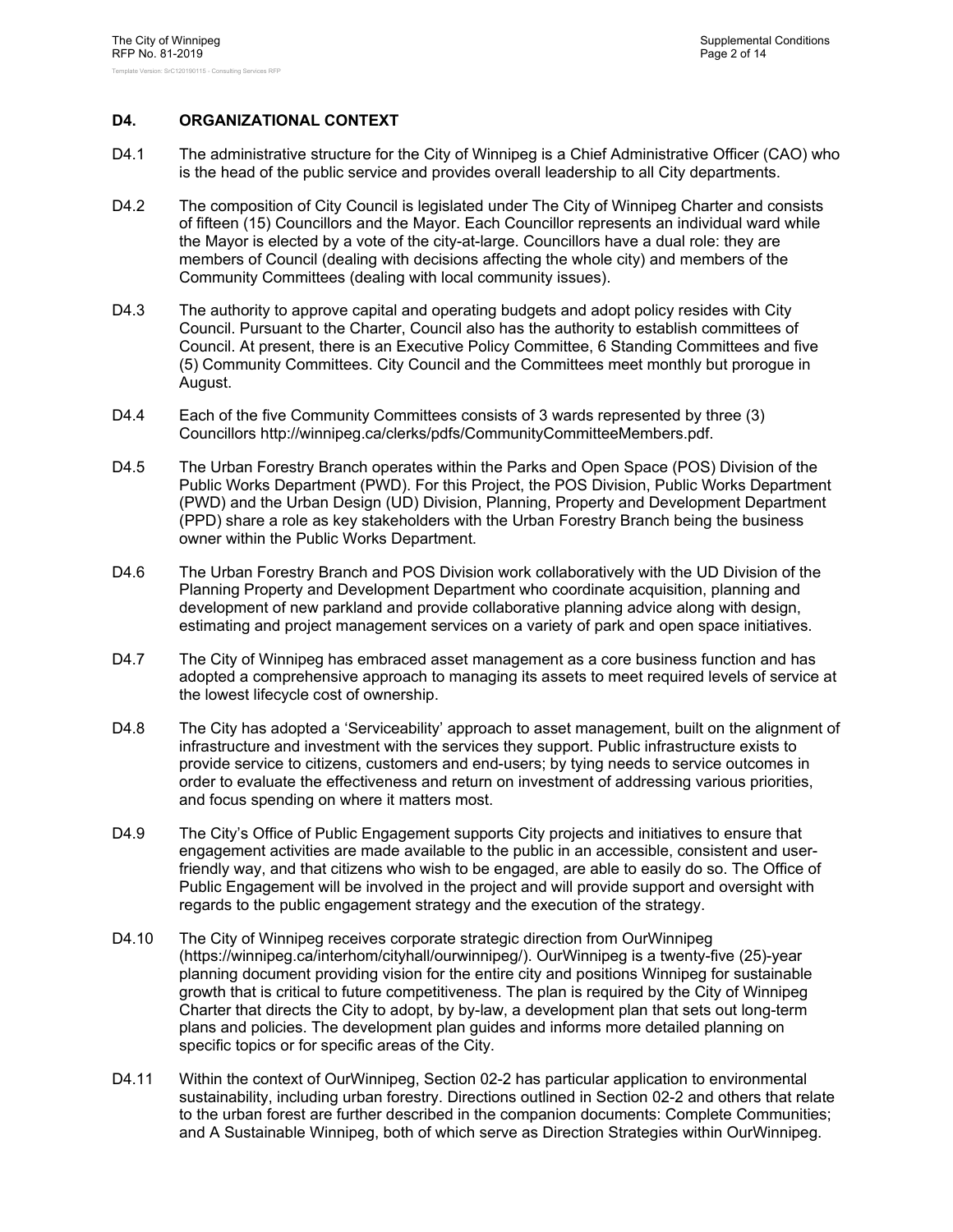- D4.11.1 Directions within the Complete Communities Direction Strategy that relate to the urban forest can be found in Section 07: Parks, Places and Open Spaces; and in Section 12: Urban Design, and include:
	- (a) Establish the Parks, Places and Open Spaces Management Plan to ensure parks contribute to wellness and active living by focusing on community needs;
	- (b) Ensure that parks support economic development and are managed in a financially sustainable, innovative manner;
	- (c) Demonstrate the value of our environmental and cultural capital by protecting, enhancing and restoring those natural and cultural park resources that are recognized as having historical, ecological or aesthetic value;
	- (d) Promote active mobility and pedestrian connectivity;
	- (e) Maintain relevant standards and guidelines for open space development and management; and
	- (f) Promote the design of a livable and beautiful city.
- D4.11.2 Establish the Parks, Places and Open Spaces Management Plan to ensure parks contribute to wellness and active living by focusing on community needs:
	- (a) Ensure that parks support economic development and are managed in a financially sustainable, innovative manner;
	- (b) Demonstrate the value of our environmental and cultural capital by protecting, enhancing and restoring those natural and cultural park resources that are recognized as having historical, ecological or aesthetic value;
	- (c) Promote active mobility and pedestrian connectivity;
	- (d) Maintain relevant standards and guidelines for open space development and management; and
	- (e) Promote the design of a livable and beautiful city.
- D4.11.3 Directions within the Complete Communities Direction Strategy that relate to the urban forest can be found in Section 07: Parks, Places and Open Spaces; and in Section 12: Urban Design, and include:
	- (a) Establish the Parks, Places and Open Spaces Management Plan to ensure parks contribute to wellness and active living by focusing on community needs;
	- (b) Ensure that parks support economic development and are managed in a financially sustainable, innovative manner;
	- (c) Demonstrate the value of our environmental and cultural capital by protecting, enhancing and restoring those natural and cultural park resources that are recognized as having historical, ecological or aesthetic value;
	- (d) Promote active mobility and pedestrian connectivity;
	- (e) Maintain relevant standards and guidelines for open space development and management; and
	- (f) Promote the design of a livable and beautiful city.
- D4.11.4 Directions within A Sustainable Winnipeg Direction Strategy that relate to urban forestry include:
	- (a) Reduce the environmental impact of our activities through strategies such as planning for sustainable energy use and greenhouse gas reduction;
	- (b) Recognize and preserve Winnipeg's parks, green spaces and riverbanks as green oases in our urban setting;
	- (c) Collaborate to ensure water and air quality;
	- (d) Enable the protection of ecologically significant lands'
	- (e) Support waterway management; and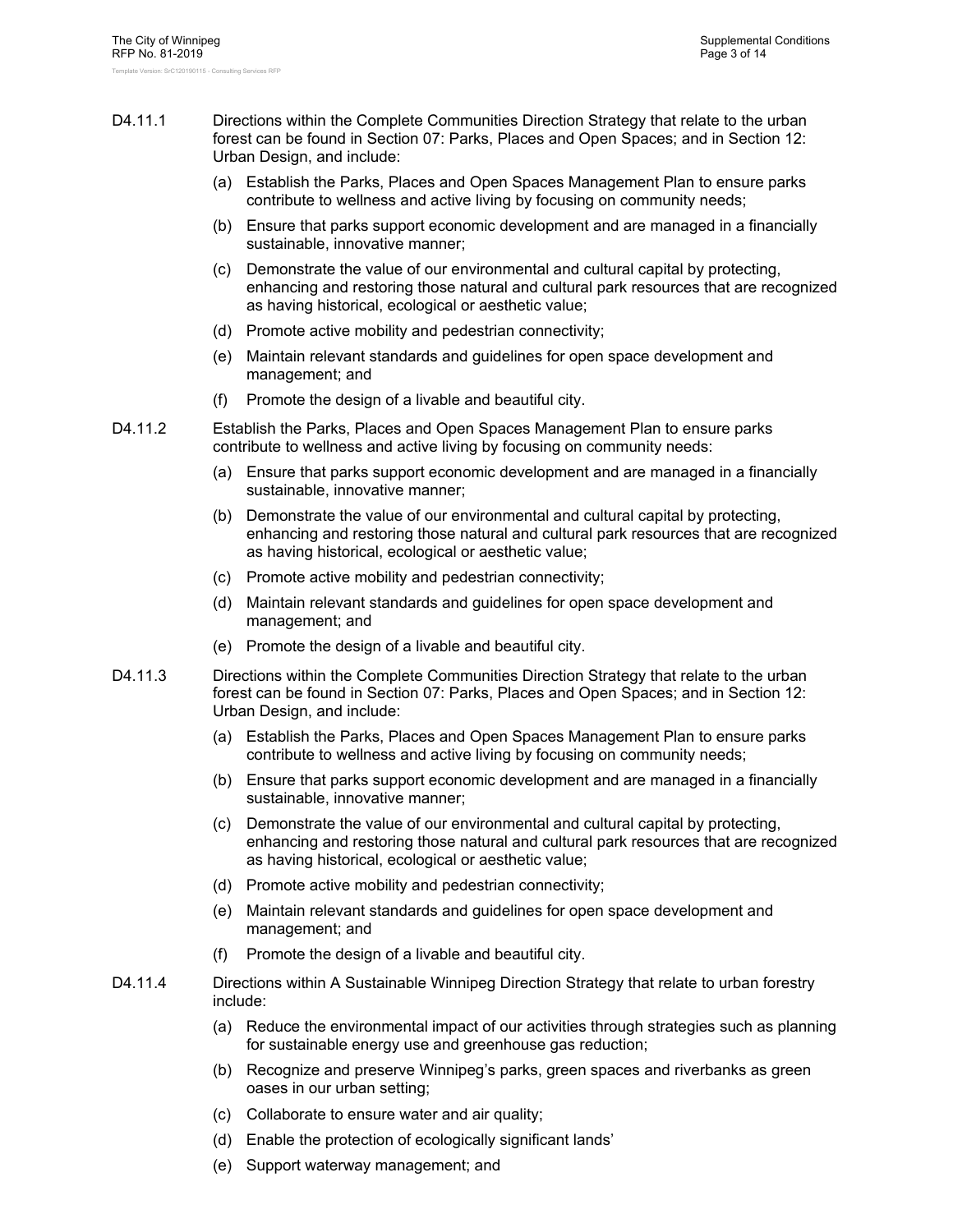(f) Protect and enhance the urban forest.

#### **D5. BACKGROUND & URBAN FORESTRY BRANCH OVERVIEW**

- D5.1 Winnipeg is located in south-central Manitoba in the Red River Valley and has a population of 749,500. Winnipeg is a culturally diverse community and the city is experiencing urban sprawl and infill development, with a projected population of 814,400 by 2022.
- D5.2 The City covers approximately 464 square kilometers and includes rural and suburban areas within its perimeter.
- D5.3 The City of Winnipeg was incorporated in 1873, and by the 1890's city authorities began to introduce urban parks and boulevard tree planting with the goal of converting the prairie capital to a "garden city". More than 100,000 trees and shrubs were transplanted from European and North American nurseries. The American elm was considered the tree of choice for city boulevard planting projects because of its hardiness and graceful form. Many of these trees are still standing and have shaped the character of many Winnipeg neighbourhoods.
- D5.4 Winnipeg's urban forestry program was initiated when Dutch elm disease (DED) was discovered in Manitoba in 1975, in a south Winnipeg neighbourhood. Since that time, Winnipeg has been the leader in DED management in North America with strong community activism in DED management, and other urban forestry activities as urban forestry programs have evolved over time.
- D5.5 Since the discovery of DED, the City has relied on ash as an alternate species for public tree planting program. As a city on the prairies with historically very cold winters, hot, dry summers, and heavy clay soil, tree species diversity is a challenge due to limited supply of hardy species that can thrive in urban conditions and calcareous soils.
- D5.6 The public demand for trees and urban forestry services continues to increase over time. Meanwhile, new forest pests, diseases, and other threats have challenged urban forest managers to redirect resources in order to address these complex ecological issues while still providing essential urban forestry services efficiently. As a result, urban forestry staff must prioritize activities where time and resources permit, and Winnipeg's urban forest management approach has become increasingly reactive. As the City has grown and expanded over many decades, there has been a corresponding increase in the number of trees in the Urban Forestry Branch's maintenance inventory.
- D5.7 The Urban Forestry Branch manages approximately 305,000 trees on boulevards and in parks in addition to the City's DED management program on all properties within the City of Winnipeg. For further information on the City's public tree inventory, visit https://data.winnipeg.ca/Parks/Tree-Inventory/hfwk-jp4h.
- D5.8 The main programs and services currently administered by the Urban Forestry Branch include:
	- (a) Dutch Elm Disease (DED) Management Program: Annual city-wide surveillance and removal of elm firewood and diseased elms on public and private property using a combination of in-house and contracted resources, elm bark beetle control subcontracted to the City of Winnipeg Insect Control Branch, tree pruning, tree planting, and public education in partnership with Trees Winnipeg, a non-government organization;
	- (b) Emerald Ash Borer (EAB) Response (continuation pending approved funding): Surveillance and tree removals have been concentrated around the vicinity of the first beetle detection in Winnipeg in November, 2017. Tree removals are being conducted with contracted resources while monitoring and ash tree injections are being conducted internally in partnership with the City of Winnipeg Insect Control Branch. In 2018, ash tree removals expanded to include ash trees affected by cottony ash psyllid. It is expected that the EAB program will rapidly grow in scope and urgency in the future;
	- (c) Tree Planting Program: an average of 2,000 trees are planted annually in parks and on boulevards in response to the losses associated with DED, EAB, and other causes such as general mortality, construction and development, and urban/environmental factors. Tree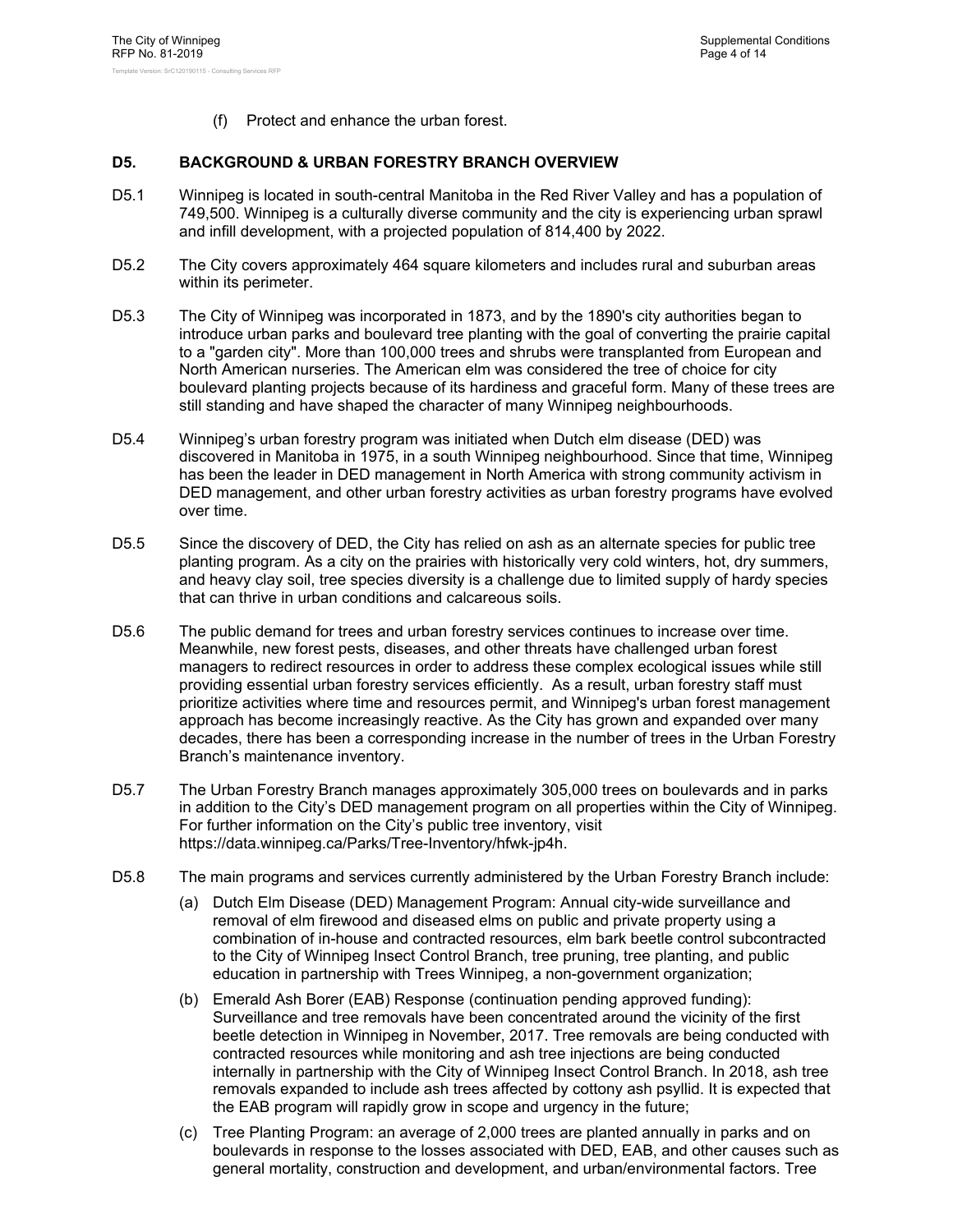planting and maintenance activities are currently completed using a combination of inhouse and contracted resources for trees on boulevards and in parks. The civic nursery operates as a holding area whereby nursery stock is purchased from wholesale nursery growers and held and maintained in the nursery until it is planted on boulevards and in parks. Tree planting on private property is encouraged through the Winnipeg ReLeaf Tree Planting Program offered in partnership with Trees Winnipeg; and

- (d) Pruning and Removals: the average pruning cycle in Winnipeg in 2017 was 27.3 years for park and boulevard trees. Also, approximately 400 trees per year require immediate intervention or removal due to decline or damage. This work is completed using a combination of in-house and contracted resources.
- D5.9 Parks and Open Space Mandate: To develop, operate, maintain and preserve all parks and open spaces to promote vibrant, healthy communities while fostering environmental stewardship.
- D5.10 Parks and Open Space Vision: A world-renowned prairie oasis.
- D5.11 The City of Winnipeg vision is to be a vibrant and healthy city which places its highest priority on quality of life for all its citizens. The benefits of urban trees for residents have been well documented and Winnipeg's urban forest is a valuable asset that can be used to accomplish this vision. For Winnipeg's trees to enhance the well-being of its citizens for the long term, the urban forest must be healthy, diverse, resilient, and sustainable.
- D5.12 The Urban Forestry Branch organizational structure is subdivided into two Sections: Urban Forestry Operations and Urban Forestry Technical Services. Combined, these two Sections are responsible for all aspects of modern urban forestry on public lands, including boulevards, parks and maintained greenspaces.
- D5.13 Urban Forestry Branch responsibilities include: conducting/maintaining tree inventories; tree planting, watering, and pruning and removal of trees on boulevards and in parks; Dutch elm disease (DED) and emerald ash borer (EAB) management; emergency/storm damage response; consultation and technical support for internal and external agencies; public relations and education; inspections; tree appraisals; contract administration, and responding to approximately 10,000 tree-related inquiries via 311 per year.
- D5.14 The scope and nature of services that the Urban Forestry Branch provides has been steadily increasing over time. Some of the Urban Forestry Branch's most recent developments and accomplishments include:
	- (a) Development of a GIS-based public tree inventory which houses tree attribute data for over 305,000 trees. Public tree inventory is available on the City of Winnipeg Open Data Portal https://data.winnipeg.ca/Parks/Tree-Inventory/hfwk-jp4h ;
	- (b) Completion of an inventory of private, riverbank, and natural stands of elm and ash trees; the two most dominant species in Winnipeg;
	- (c) Completion of an urban forest canopy cover/species diversity study using i-Tree Eco, as well as supporting other urban forest research projects;
	- (d) Cultivating cooperative partnerships with other municipal departments, private industry, utility companies, and community groups;
	- (e) Partnering with a non-government organization on the development of a city-wide tree planting program (the Winnipeg ReLeaf Tree Planting Program) for private property which has become very popular with the public; and
	- (f) Research initiatives in DED management and EAB with universities and government agencies.
- D5.15 The City approved \$6 million in its 2018 Urban Forestry operating budget to support tree pruning, removals, planting, and associated activities, and \$4.4 million in its 2018 DED operating budget to manage DED on all properties in the City, which includes \$1 million from the Province of Manitoba for DED management program. In the Public Works Department 2018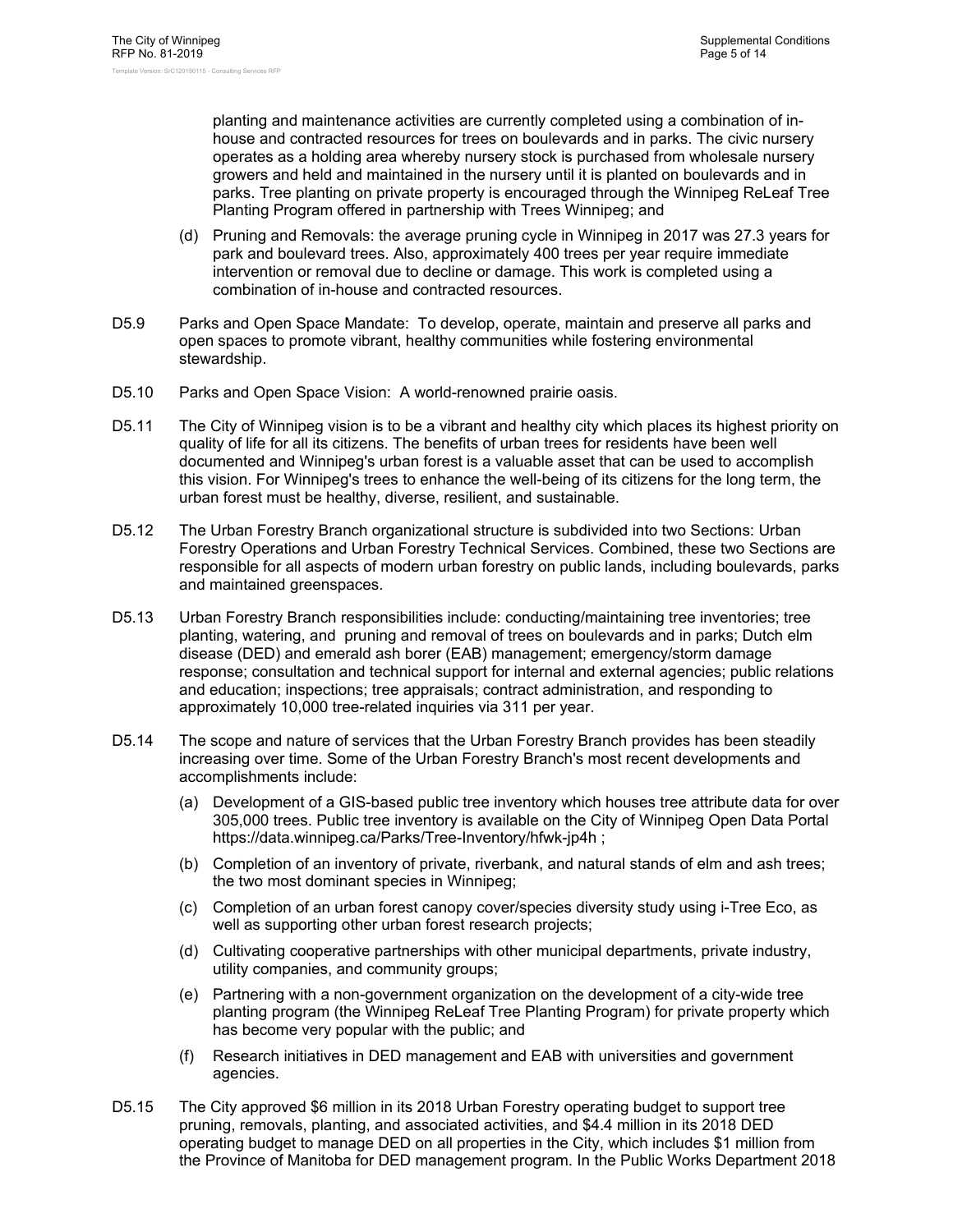Capital Budget an additional \$766,000 was approved for tree planting and an additional \$6.33 million was approved for DED rapid removals, emerald ash borer response, and other services. Budgets for 2019 are expected to be approved in March 2019.

D5.16 The City of Winnipeg DED Management Program is conducted in accordance with the Province of Manitoba Forest Health Protection Act and Regulations and in partnership with the Province of Manitoba via funding and collaborative technical support.

#### **D6. POLICY CONTEXT**

- D6.1 Current City of Winnipeg policies, standards and guidelines, and Province of Manitoba Legislation that are relevant to Urban Forestry include:
	- (a) Province of Manitoba Forest Health Protection Act and Regulations

https://web2.gov.mb.ca/laws/statutes/ccsm/f151e.php http://web2.gov.mb.ca/laws/regs/current/\_pdf-regs.php?reg=87/2009 http://web2.gov.mb.ca/laws/regs/current/\_pdf-regs.php?reg=86/2009 http://web2.gov.mb.ca/laws/regs/current/\_pdf-regs.php?reg=54/2012

- (b) 1977 Streets By-Law No. 1481/77 http://clkapps.winnipeg.ca/DMIS/docext/ViewDoc.asp?DocumentTypeId=1&DocId=304
- (c) 2001 Universal Design Policy http://clkapps.winnipeg.ca/DMIS/DocExt/ViewDoc.asp?DocumentTypeId=2&DocId=3604
- (d) 2002 Development Agreement Parameters https://winnipeg.ca/ppd/Documents/LandDevelopment/Development-Agreement-Parameters.pdf
- (e) 2007 Ecologically Significant Natural Lands Strategy http://winnipeg.ca/publicworks/parksOpenSpace/NaturalistServices/PDF/ESNL.pdf
- (f) 2008 Neighbourhood Liveability By-Law No. 1/2008 http://clkapps.winnipeg.ca/dmis/DocExt/ViewDoc.asp?DocumentTypeId=1&DocId=3996
- (g) 2008 Land Dedication Reserve http://clkapps.winnipeg.ca/dmis/DocExt/ViewDoc.asp?DocumentTypeId=2&DocId=5728
- (h) 2008 Private Access By-Law No.49/2006 http://clkapps.winnipeg.ca/DMIS/docext/ViewDoc.asp?DocumentTypeId=1&DocId=4136
- (i) 2009 Park By-Law No. 85/2009 http://clkapps.winnipeg.ca/DMIS/DocExt/ViewDoc.asp?DocumentTypeId=2&DocId=6403
- (j) 2011 Our Winnipeg, Complete Communities Direction Strategy, and A Sustainable Winnipeg Direction Strategy http://clkapps.winnipeg.ca/DMIS/DocExt/ViewDoc.asp?DocumentTypeId=2&DocId=5521 http://clkapps.winnipeg.ca/DMIS/DocExt/ViewDoc.asp?DocumentTypeId=2&DocId=5345
- (k) 2011 Community Centre Universal Funding Formula Review (2012-2016) http://clkapps.winnipeg.ca/DMIS/DocExt/ViewDoc.asp?DocumentTypeId=2&DocId=5660
- (l) 2011 Transportation Master Plan http://clkapps.winnipeg.ca/DMIS/DocExt/ViewDoc.asp?DocumentTypeId=2&DocId=6485
- (m) 2011 Boulevard Tree Planting Guidelines as Required Under Development Agreements https://winnipeg.ca/publicworks/parksOpenSpace/UrbanForestry/PDF/Boulevard\_Tree\_Pl anting Guidelines as Required under DA's.pdf
- (n) Tree Removal Guidelines (updated 2014)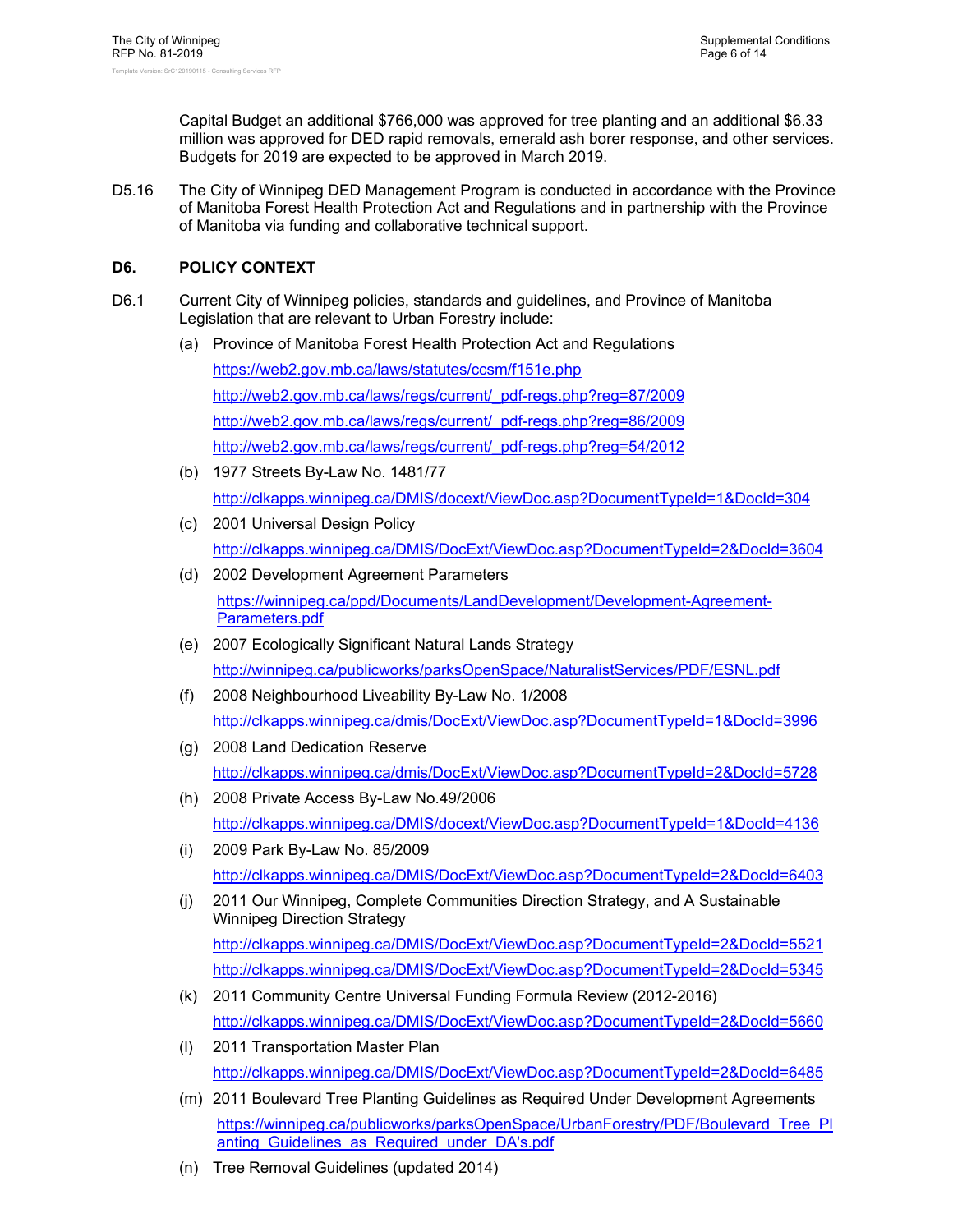https://winnipeg.ca/publicworks/parksOpenSpace/UrbanForestry/PDF/Tree\_Removal\_Gui delines.pdf

(o) 2015 City of Winnipeg Accessibility Design Standards

https://winnipeg.ca/ppd/Documents/Planning/UniversalDesign/Access\_Design\_Standards. pdf

- (p) 2015 Asset Management Policy http://clkapps.winnipeg.ca/DMIS/DocExt/ViewDoc.asp?DocumentTypeId=2&DocId=6403
- (q) 2018 Winnipeg's Climate Action Plan https://winnipeg.ca/sustainability/PublicEngagement/ClimateActionPlan/pdfs/WinnipegsCli mateActionPlan.pdf
- (r) Residential Infill Strategy (in progress) http://clkapps.winnipeg.ca/dmis/ViewDoc.asp?DocId=17576&SectionId=&InitUrl= https://winnipeg.ca/ppd/PublicEngagement/InfillStrategy/default.stm#tab-documents

#### **D7. PROJECT STAKEHOLDERS**

- D7.1 Internal stakeholders for the project include but are not limited to:
	- (a) Public Works Department (PWD)
		- (i) Parks and Open Space (POS) Division
		- (ii) Streets Maintenance (SM) Division
		- (iii) Engineering Division
		- (iv) Transportation Division
	- (b) Planning, Property and Development Department (PPD)
		- (i) Urban Design Division
		- (ii) Urban Planning
		- (iii) Land Development
		- (iv) Municipal Accommodations
		- (v) Development and Inspections Division
	- (c) Water and Waster Department (WWD)
		- (i) Solid Waste Division
		- (ii) Engineering Division
		- (iii) Wastewater Services Division
		- (iv) Water Services Division
	- (d) Golf Services Special Operating Agency (SOA)
	- (e) Community Services Department
		- (i) Community By-law Enforcement Services Division
		- (ii) Community Development and Recreation Services Division
	- (f) Customer Service and Communications
		- (i) Office of Public Engagement
		- (ii) Corporate Communications
		- (iii) French Language Services
		- (iv) Marketing and Branding
	- (g) Standing Policy Committee on Protection, Community Services & Parks (SPC)
	- (h) Executive Policy Committee (EPC)
	- (i) City of Winnipeg Mayor and Council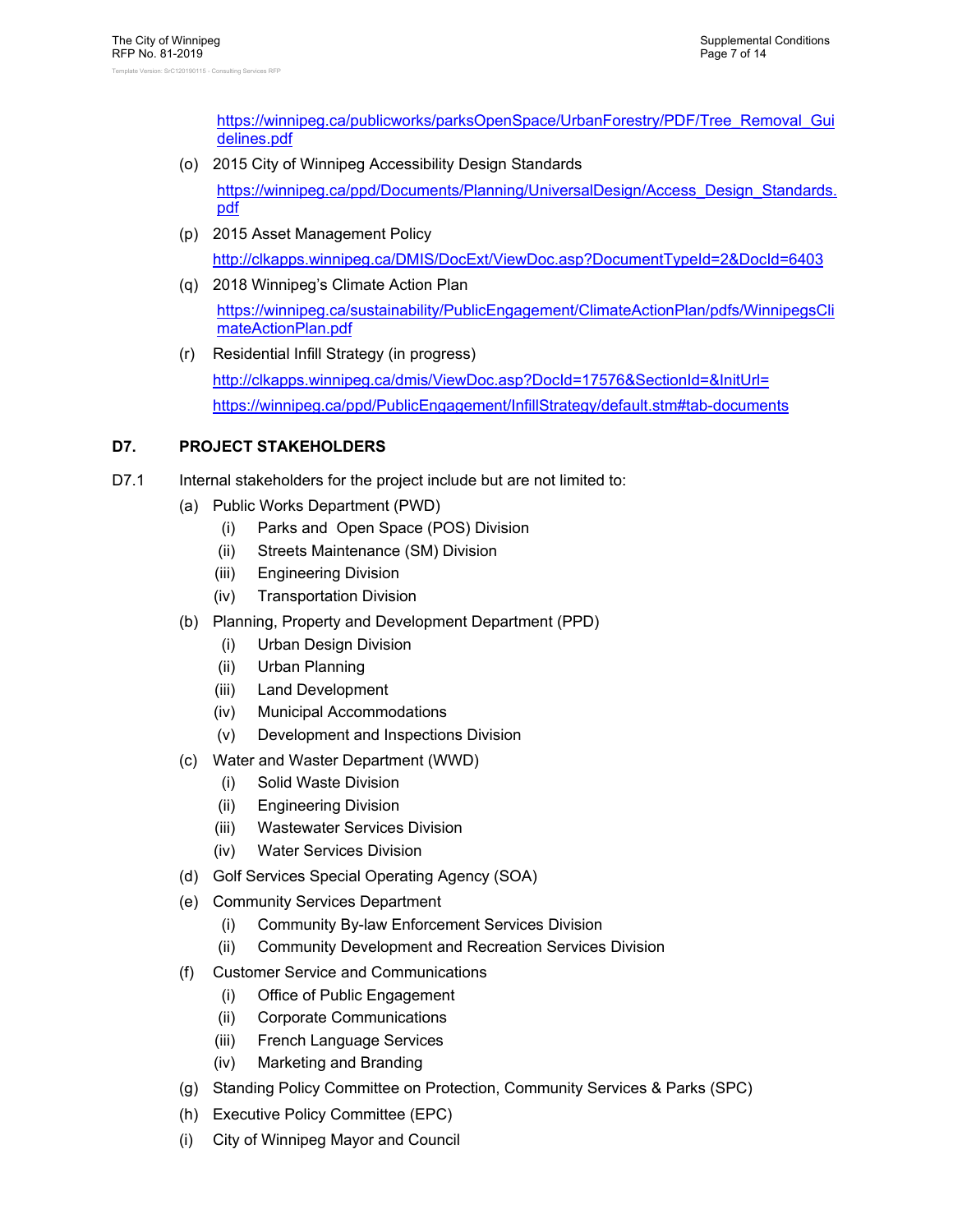- D7.2 Key external stakeholders of the project include but are not limited to:
	- (a) Province of Manitoba Department of Sustainable Development
	- (b) Canadian Food Inspection Agency
	- (c) Manitoba Hydro
	- (d) Arborist Industry
	- (e) Nursery Industry
	- (f) Landscape Architects
	- (g) Engineering consultants
	- (h) Environmental / stewardship organizations
	- (i) Neighbourhood Associations
	- (j) Trees Winnipeg (Coalition to Save the Elms)
	- (k) Save our Seine River Environment
	- (l) Outdoor Urban Recreation Spaces (OURS Winnipeg)
	- (m) Manitoba Naturalists Society (Nature Manitoba)
	- (n) Manitoba Master Gardener Association
	- (o) University of Manitoba
	- (p) University of Winnipeg
	- (q) Winnipeg Business Improvement Zones (BIZ)
	- (r) Development Industry
	- (s) Elected officials
	- (t) Citizens

#### **D8. SCOPE OF SERVICES**

- D8.1 The Services required under this Contract shall consist of a review of current urban forest management practices and challenges, asset inventory analysis, public engagement, planning, program/services and policy recommendations to complete the Comprehensive Urban Forest Strategy.
- D8.2 The major components of the services under this Contract shall include, but are not limited to, the following:
	- (a) **Phase 1: Discussion Paper on the 'Current State of the Urban Forest'** which serves as a platform for subsequent planning, discussion topics, and informed public engagement. The following should be incorporated:
		- (i) A synopsis of current tree inventory, programs and services, current research initiatives and partnerships;
		- (ii) Identification of the benefits of the urban forest determined from current tree inventory and i-Tree Eco Analysis recently completed in 2019;
		- (iii) Value statement about the role and importance of the urban forest and urban forest ecosystem services to the City of Winnipeg and its residents;
		- (iv) Identification of current Customer Service Levels, Performance Metrics and associated costs;
		- (v) A high level comparative analysis of Winnipeg urban forest management and service delivery to other jurisdictions in Canada;
		- (vi) A review of the current policy context that addresses relevant federal, provincial and City of Winnipeg policies and legislation, guidelines, procedures, industry standards and best practices;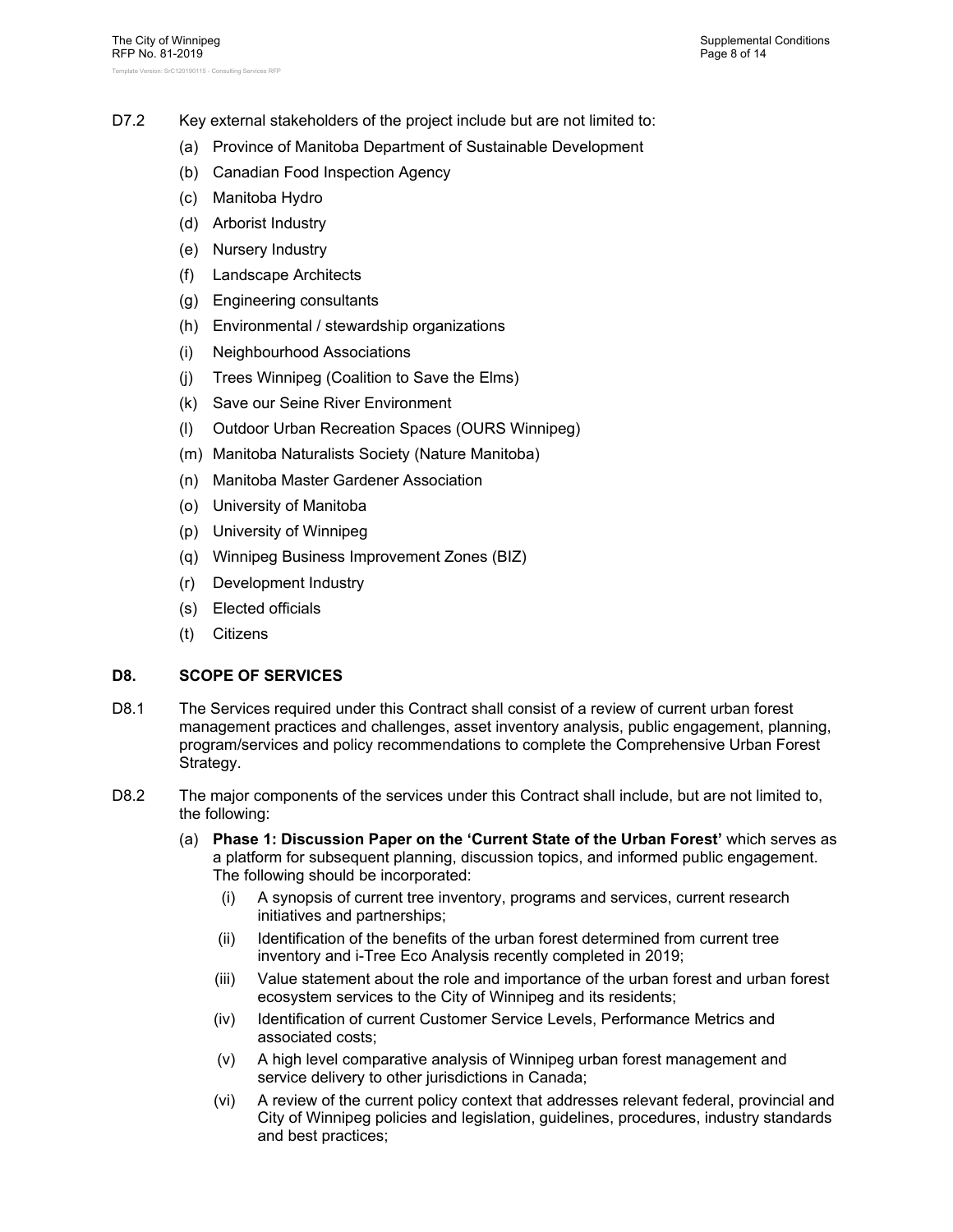- (vii) An overview of the relationships and services exchanged between the Urban Forestry Branch and other municipal departments or divisions (internal stakeholders). Departments or divisions to be considered include but are not limited to:
	- (i) Customer Service and Communications;
	- (ii) Legal Services;
	- (iii) Community Services;
	- (iv) Planning, Property, and Development;
	- (v) Asset Management;
	- (vi) Human Resources;
	- (vii) Water and Waste;
	- (viii) Streets Maintenance; and
	- (ix) Transportation.
- (viii) A plain language summary for public review.
- (b) **Phase 2: Communication and Public Engagement Plan** that includes a Communications Strategy and a detailed Public Engagement Strategy as described in D14 in accordance with the Office of Public Engagement Requirements available at [https://winnipeg.ca/PublicEngagement/pdfs/PublicEngagementRequirements.pdf].
- (c) **Phase 3: Comprehensive Urban Forest Strategy** to be developed as a comprehensive document providing 20-year strategic direction to the maintenance, preservation, and enhancement of Winnipeg's urban forest.
	- (i) Incorporate values statements highlighting quantitative assessment of economic, social, health and ecological benefits of Winnipeg's urban forest to the City of Winnipeg and its citizens. Include analysis of anticipated changes in social/demographic dynamics and changing values/perceptions of urban forests as they relate to the objectives of the Comprehensive Urban Forest Strategy.
	- (ii) Consideration should be given to Winnipeg's aging tree population, climate change, land and infill development, changes in land use, and other municipal activities, developments, and infrastructure that may be in conflict with urban forest management objectives.
	- (iii) Provide a summary of stakeholder and public engagement activities and outcomes, indicating how that input was considered in the Comprehensive Urban Forest Strategy.
	- (iv) Identify performance metrics and targets based on best practices and industry standards including at a minimum: pruning cycle, replacement ratio, species diversity, overall canopy cover and canopy cover based on land-use types.
	- (v) Identify current service level gaps based on stakeholder engagement and review of existing programs and service delivery.
	- (vi) Incorporate elements listed below, incorporating information gained from background review and stakeholder and public engagement feedback:
		- (i) Tree Maintenance/Pruning Services: review current pruning service levels and priorities based on best practices and industry standards, and identify gaps and resources required to meet average pruning cycle metrics;
		- (ii) Tree Planting: develop a strategy for achieving canopy cover targets including resources required;
		- (iii) Invasive Forest Pest Management Strategy: providing direction to the management of invasive forest pests, including Dutch elm disease (DED) and emerald ash borer (EAB), and identify impacts of these pests to the urban forest and the City of Winnipeg, and resources required to manage these pests;
		- (iv) Tree Protection and Natural Areas Preservation Strategy: including the necessity and feasibility of a public and/or private tree protection by-law; and
		- (v) Identify partnerships and opportunities for funding support and cost efficiencies.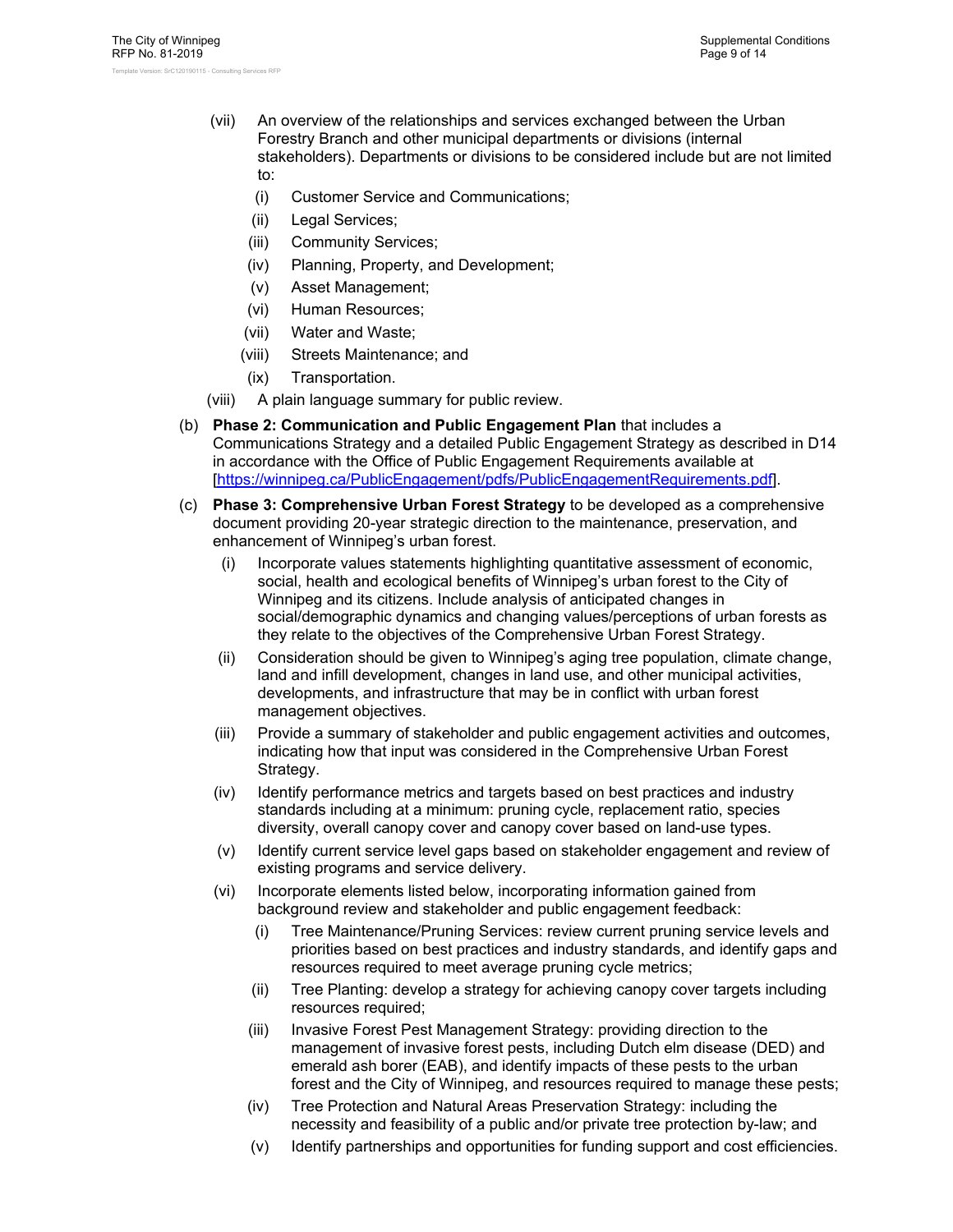- (vii) A plain language summary of draft Comprehensive Urban Forest Strategy for public review.
- (d) **Phase 4: Final publication of the Discussion Paper, Public Engagement Report, and Comprehensive Urban Forest Strategy:** 
	- (i) Include provision of ten (10) hard bound copies of each along with a digital copy suitable for printing; and
	- (ii) Presentation to the Project Manager and Project Team.
- D8.3 The Services required under D8.2 and D14 shall be in accordance with the City's Project Management Manual http://winnipeg.ca/infrastructure/asset-management-program/templatesmanuals.stm#2 and templates http://winnipeg.ca/infrastructure/asset-managementprogram/templates-manuals.stm#4 . Notwithstanding the foregoing, the Consultant is being engaged by the City for its professional expertise; the Consultant shall bring to the Project Manager's attention any aspect of the City's Project Management Manual or templates which the Consultant is of the opinion is not consistent with good industry practice.

#### **D8.4 The funds available for this Contract are \$125,000 (including MRST).**

#### **D9. DEFINITIONS**

- D9.1 When used in this Request for Proposal:
	- (a) "Boulevard Tree" means a tree located on the public right-of –way;
	- (b) "DED" means Dutch elm disease;
	- (c) "EAB" means emerald ash borer;
	- (d) "GIS" means Geographic Information Systems;
	- (e) "Greenspace" means sites which fall outside the 'Park' designation but are currently operated and/or maintained and advertised by the City of Winnipeg as a public amenity, for leisure, recreation, sports or as a nature preserve;
	- (f) "Park" means real property, other than a golf course, that is owned or leased by the City of Winnipeg or jointly operated by the City of Winnipeg and a school division or some other person or organization and zoned PR1, PR2, or PR3 in the area governed by the Winnipeg Zoning By-Law No. 200/2006 or zoned "park" or "park use" in the Downtown Winnipeg Zoning By-Law No. 100/2004;
	- (g) "Park / Greenspace Tree" means a tree located on City-owned land that is either officially designated as a 'Park' or meets the definition of 'Greenspace';
	- (h) "POS" means Parks and Open Space Division of the Public Works Department;
	- (i) "PPD" means the Planning, Property and Development Department;
	- (j) "PWD" means the Public Works Department;
	- (k) "SPC" means the Standing Policy Committee on Protection, Community Services and Parks;
	- (l) "UD" means the Urban Design Division of the Planning, Property and Development Department;
	- (m) "Urban forest" means all trees within the City boundary and/or under the jurisdiction of the City of Winnipeg; and
	- (n) "WWD" means Water and Waste Department.

#### **SUBMISSIONS**

#### **D10. AUTHORITY TO CARRY ON BUSINESS**

D10.1 The Consultant shall be in good standing under The Corporations Act (Manitoba), or properly registered under The Business Names Registration Act (Manitoba), or otherwise properly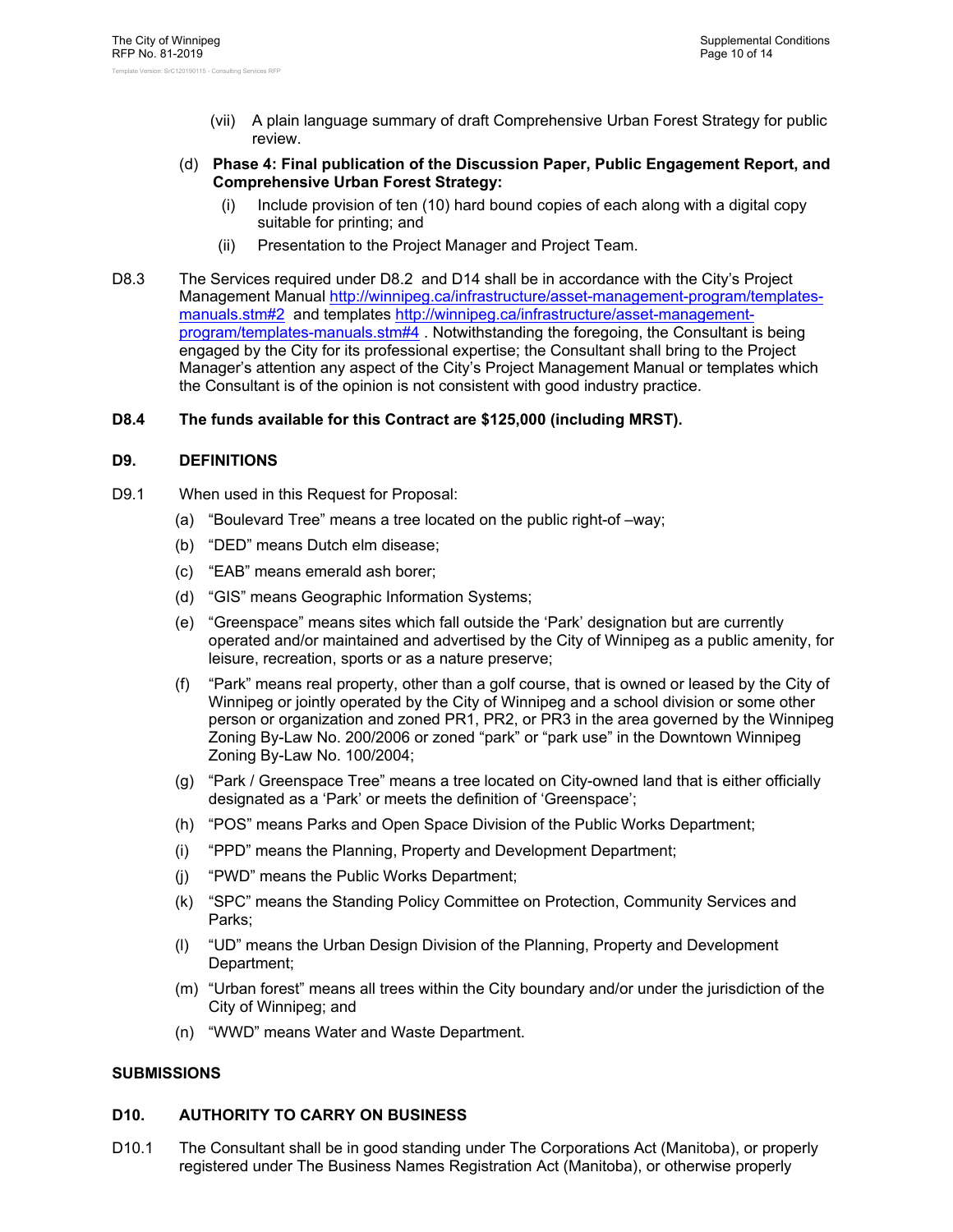registered, licensed or permitted by law to carry on business in Manitoba, or if the Consultant does not carry on business in Manitoba, in the jurisdiction where the Consultant does carry on business, throughout the term of the Contract, and shall provide the Project Manager with evidence thereof upon request.

#### **D11. INSURANCE**

- D11.1 The Consultant shall procure and maintain, at its own expense and cost, insurance policies with limits no less than those shown below.
- D11.2 As a minimum, the Consultant shall, without limiting its obligations or liabilities under any other contract with the City, procure and maintain, at its own expense and cost, the following insurance policies:
	- (a) Comprehensive or Commercial General Liability Insurance including:
		- an inclusive limit of not less than \$2,000,000 for each occurrence or accident with a minimum \$2,000,000 Products and Completed Operations aggregate and \$5,000,000 general aggregate;
		- (ii) all sums which the Consultant shall become legally obligated to pay for damages because of bodily injury (including death at any time resulting therefrom) sustained by any person or persons or because of damage to or destruction of property caused by an occurrence or accident arising out of or related to the Services or any operations carried on in connection with this Contract;
		- (iii) coverage for Products/Completed Operations, Blanket Contractual, Consultant's Protective, Personal Injury, Contingent Employer's Liability, Broad Form Property Damage, Employees as Additional Insureds, and Non-Owned Automobile Liability;
		- (iv) a Cross Liability clause and/or Severability of Interest clause providing that the inclusion of more than one Insured shall not in any way affect the rights of any other Insured hereunder in respect to any claim, demand, suit or judgment made against any other Insured;
	- (b) if applicable, Automobile Liability Insurance covering all motor vehicles, owned and operated and used or to be used by the Consultant directly or indirectly in the performance of the Service. The limit of liability shall not be less than \$2,000,000 inclusive for loss or damage including personal injuries and death resulting from any one accident or occurrence.
	- (c) Professional Errors and Omissions Liability Insurance including:
		- (i) an amount not less than \$ 250,000 per claim and \$ 250,000 in the aggregate.
- D11.2.1 The Consultant's Professional Errors and Omissions Liability Insurance shall remain in force for the duration of the Project and for twelve (12) months after total performance.
- D11.3 The policies required in D11.2(a) shall provide that the City is named as an Additional Insured thereunder and that said policies are primary without any right of contribution from any insurance otherwise maintained by the City.
- D11.4 The Consultant shall require each of its Subconsultants to provide comparable insurance to that set forth under D11.2(a) and D11.2(c).
- D11.5 The Consultant shall provide the Project Manager with a certificate(s) of insurance for itself and for all of its Subconsultants, in a form satisfactory to the City Solicitor, at least two (2) Business Days prior to the commencement of any Services, but in no event later than the date specified in C4.1 for the return of the executed Contract. Such certificates shall state the exact description of the Services and provide for written notice in accordance with D11.8.
- D11.6 The Consultant may take out such additional insurance as it may consider necessary and desirable. All such additional insurance shall be at no expense to the City.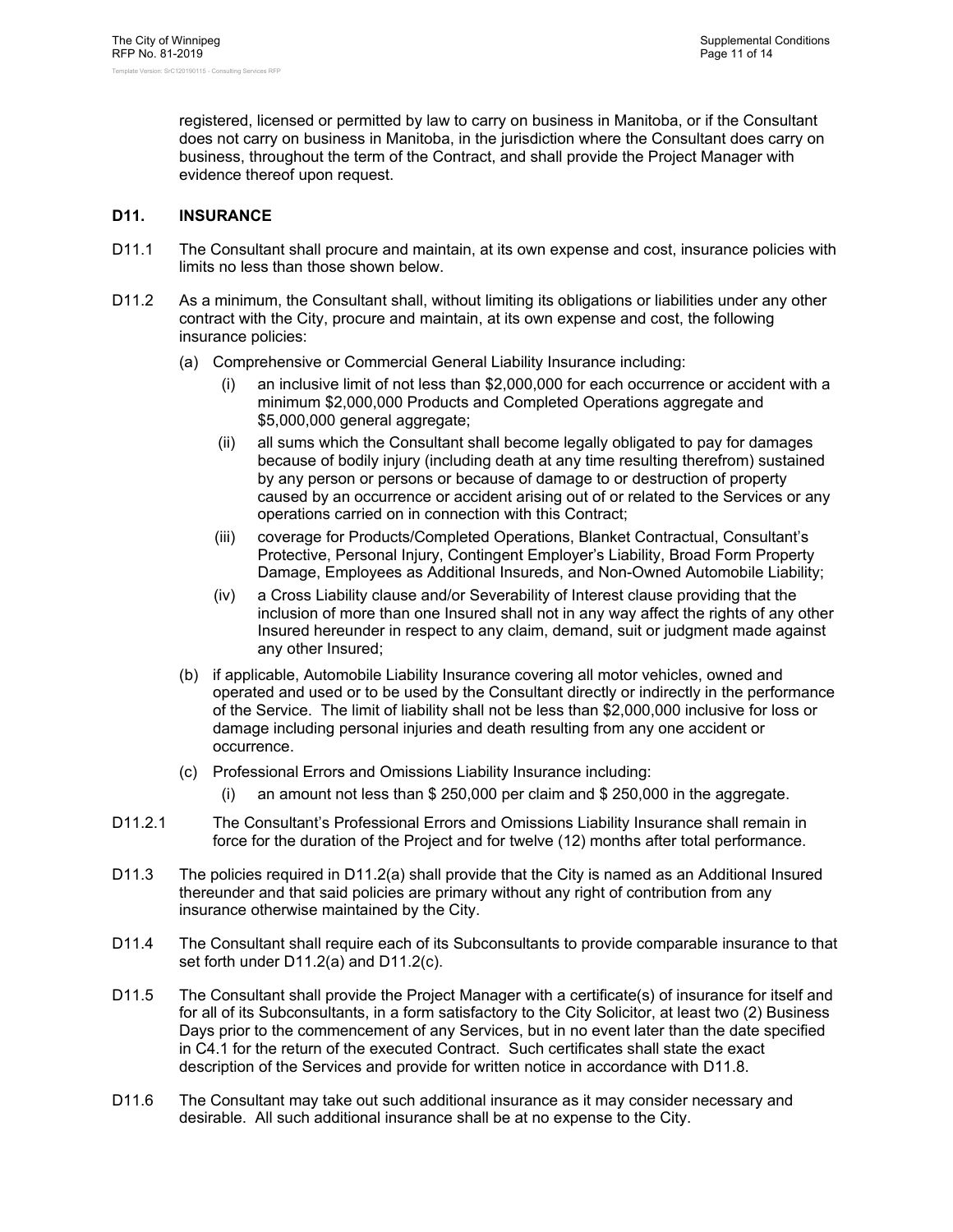- D11.7 All insurance, which the Consultant is required to obtain with respect to this Contract, shall be with insurance companies registered in and licensed to underwrite such insurance in the Province of Manitoba.
- D11.8 The Consultant shall not cancel, materially alter, or cause any policy to lapse without providing at least thirty (30) Calendar Days prior written notice to the City.

#### **SCHEDULE OF SERVICES**

#### **D12. COMMENCEMENT**

- D12.1 The Consultant shall not commence any Services until it is in receipt of a notice of award from the City authorizing the commencement of the Services.
- D12.2 The Consultant shall not commence any Services until:
	- (a) the Project Manager has confirmed receipt and approval of:
		- (i) evidence of authority to carry on business specified in D10;
		- (ii) evidence of the insurance specified in D11;
	- (b) the Consultant has attended a meeting with the Project Manager, or the Project Manager has waived the requirement for a meeting.
- D12.3 The City intends to award this Contract by May 31, 2019.

#### **D13. CRITICAL STAGES**

- D13.1 The Consultant shall achieve critical stages of the Services for this Contract in accordance with the following requirements:
	- (a) Discussion Paper on the Current State of the Urban Forest July, 2019
	- (b) Public Engagement Launch September, 2019
	- (c) Submit final Comprehensive Urban Forest Strategy to Contract Administrator Spring, 2020.

#### **D14. PUBLIC ENGAGEMENT**

- D14.1 The Proponent shall work collaboratively with the Office of Public Engagement.
- D14.2 The Proponent shall host a minimum of three (3) public engagement meetings with the project team, including:
	- (a) the Project Manager;
	- (b) representatives from the Office of Public Engagement;
	- (c) other representatives as required by the Project Manager.
- D14.3 The review of public materials and advance notice of public events require time. The Proponent shall ensure adequate time is accounted for in the Project schedule.
- D14.3.1 All public materials must be posted online 2 weeks prior to an in-person event.
- D14.3.2 The anticipated review period for materials will be minimum 3 weeks prior to posting.
- D14.3.3 Following review, the translation of final public materials (if required) should be allocated at least one week to complete.

The City will cover expenses for public engagement activities, including, for example, venue rental charges, equipment rental, catering for refreshments, translation, printing, postage, courier, newspaper advertising, photocopying, subject to prior approval of costs by the Project Manager. Wherever possible, City facilities will be used to host public events.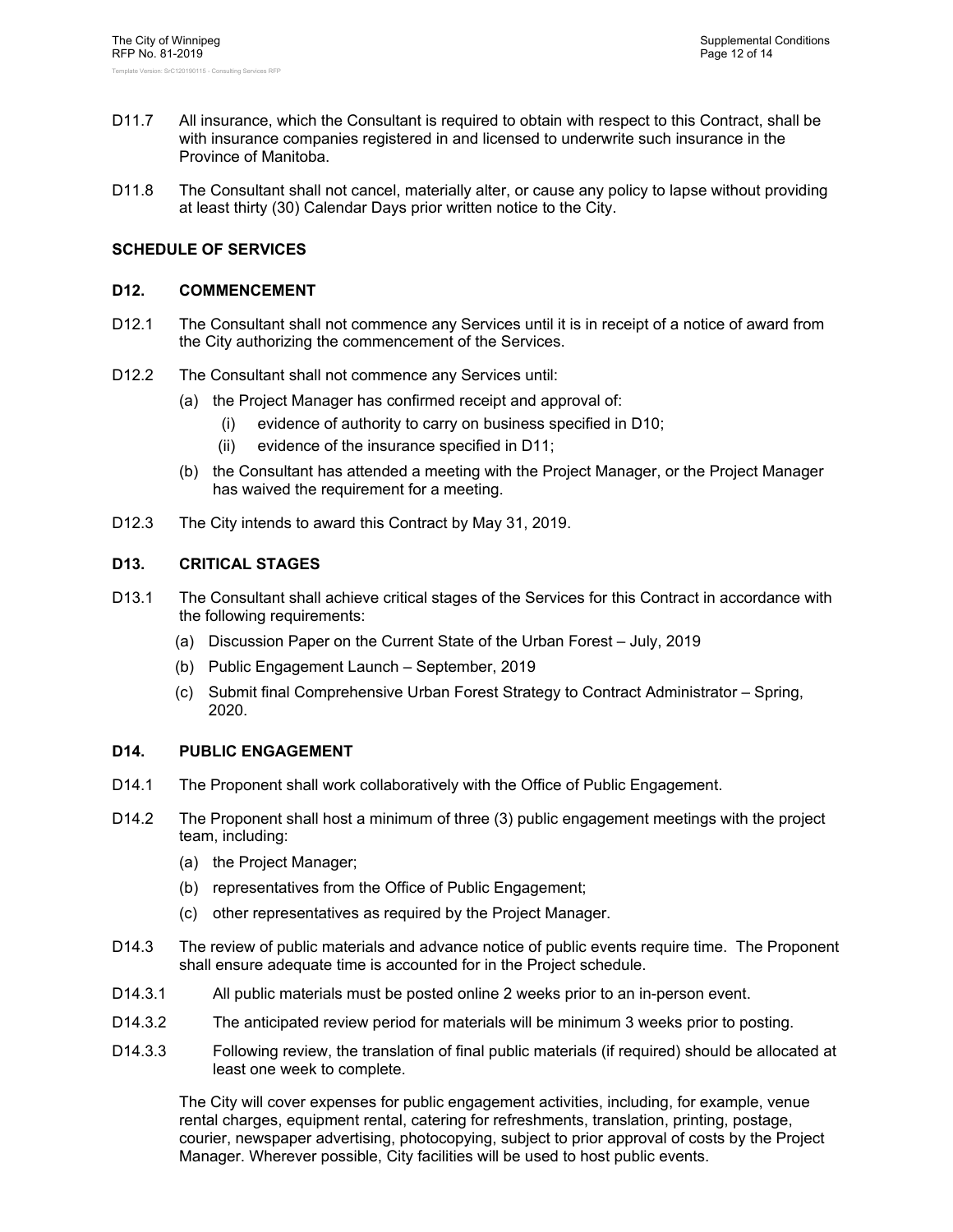#### **Public & Stakeholder Engagement Expectations**

- D14.4 The Communications Strategy and Public Engagement Strategy must consider incorporating a comprehensive public and stakeholder engagement process that assists in defining fiscally responsible and realistic Customer Levels of Service and management of the City's urban forest.
- D14.5 Public engagement opportunities must be scaled appropriately for a city-wide project and consider the large number of stakeholders, including but not limited to internal city departments, the provincial government, the federal government, non-governmental organizations, neighbourhood associations, associated industries, homeowners, park users, and Winnipeg residents.
- D14.6 Public engagement must include both in-person and online opportunities.
- D14.7 Printing costs for all public engagement materials shall be included in the fee proposal as a disbursement. Although the proponent will assist in the procuring and coordinating the following services, the costs for online engagement opportunities, translation services, venue rental, equipment rental, food or beverages for public engagement events are not to be included in the Contract and will be paid directly by the City.
- D14.8 Engagement materials intended for the general public shall be provided in both English and French. The City of Winnipeg will provide translation services however additional time for translation of materials should be incorporated in the project timeline.

#### **Public & Stakeholder Engagement Deliverables**

- D14.9 The Proponent shall develop and provide the following deliverables in accordance with [https://winnipeg.ca/PublicEngagement/pdfs/PublicEngagementRequirements.pdf]:
	- (a) a public engagement strategy that clearly identifies:
		- (i) the public's role in the decision-making process;
		- (ii) the decision points/steps within the overall project, and the scope of the decisions to be made at each step;
		- (iii) the need/interest associated with each decision step, along with the recommended level of participation; and
		- (iv) how input will be considered and incorporated where possible.
	- (b) event(s) and engagement opportunities;
	- (c) summaries corresponding to engagement phases; and
	- (d) a final public engagement report.

#### **Communications Strategy**

- D14.10 The Proponent shall work with the project team to develop a communications strategy and materials that will include key messages that should be used throughout the project.
- D14.11 The communications strategy is developed based on a template provided by the City of Winnipeg, requires approval by Corporate Communications, and shall be reviewed at regular intervals to ensure adjustments are made in accordance with how the project is progressing.
- D14.12 Project communications shall support the following objectives:
	- (a) Build public understanding of the study objectives and the rationale for the Comprehensive Urban Forest Strategy;
	- (b) Provide the public and stakeholders with information regarding existing practices;
	- (c) Explain how improved practices could be applied in the City of Winnipeg;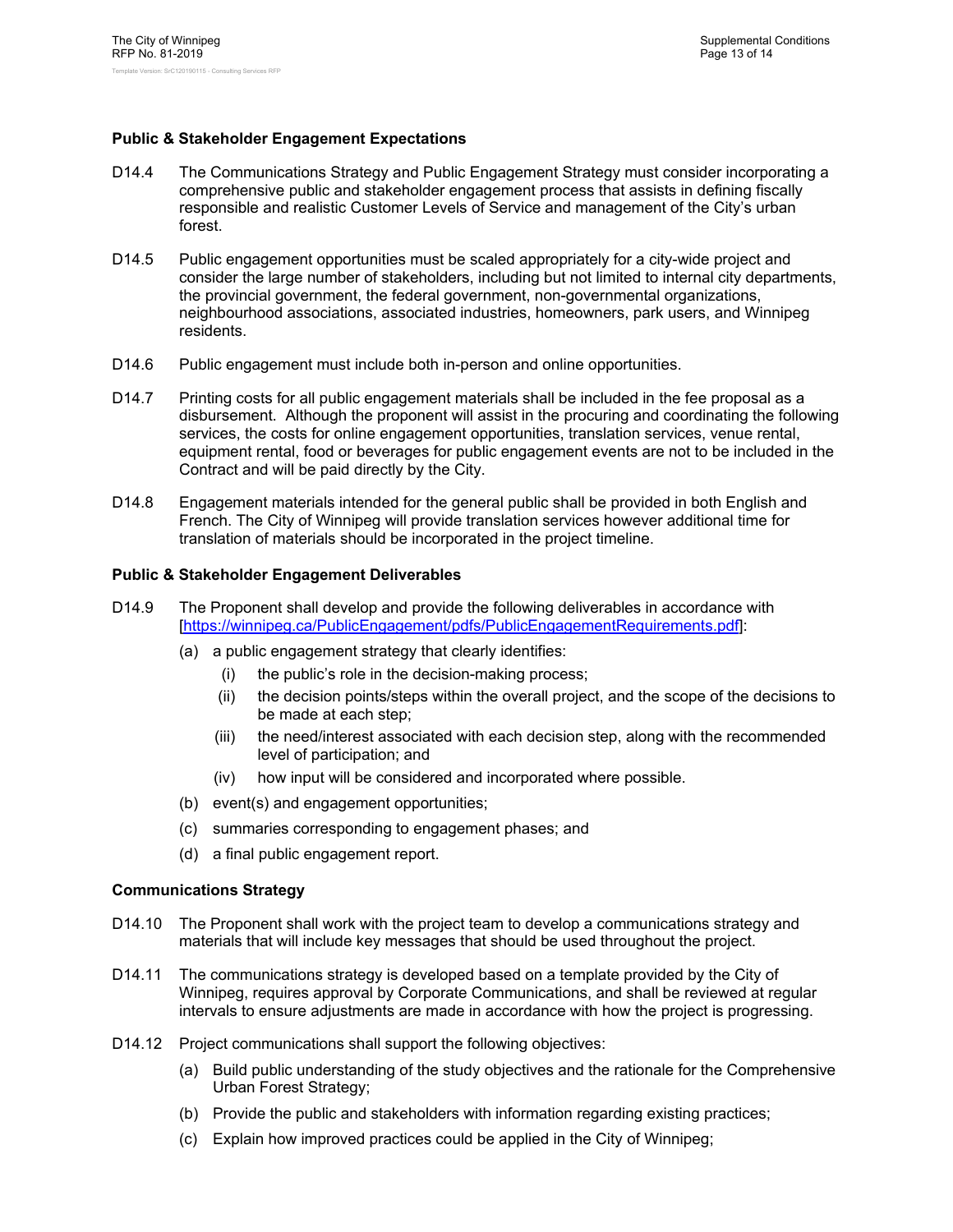- (d) Provide the public and stakeholders with a clear picture of the steps following the development of the Comprehensive Urban Forest Strategy;
- (e) Provide project updates to stakeholders and the public at major milestones.

#### **Public & Stakeholder Engagement Outcomes**

- D14.13 The execution of the public engagement plan will result in reaching the following objectives:
	- (a) participants and the general public have an understanding of the City's current systems and processes;
	- (b) participants and the general public recognize the need for the Comprehensive Urban Forest Strategy;
	- (c) participants' perceptions of urban forestry issues, priorities for and improvements to the management of Winnipeg's urban forest, and a vision for Winnipeg's urban forest are considered and incorporated into the Strategy;
	- (d) participants input in response to terms of reference are collected and considered; and;
	- (e) participants understand how their input was considered and incorporated (where possible) into the Comprehensive Urban Forest Strategy.